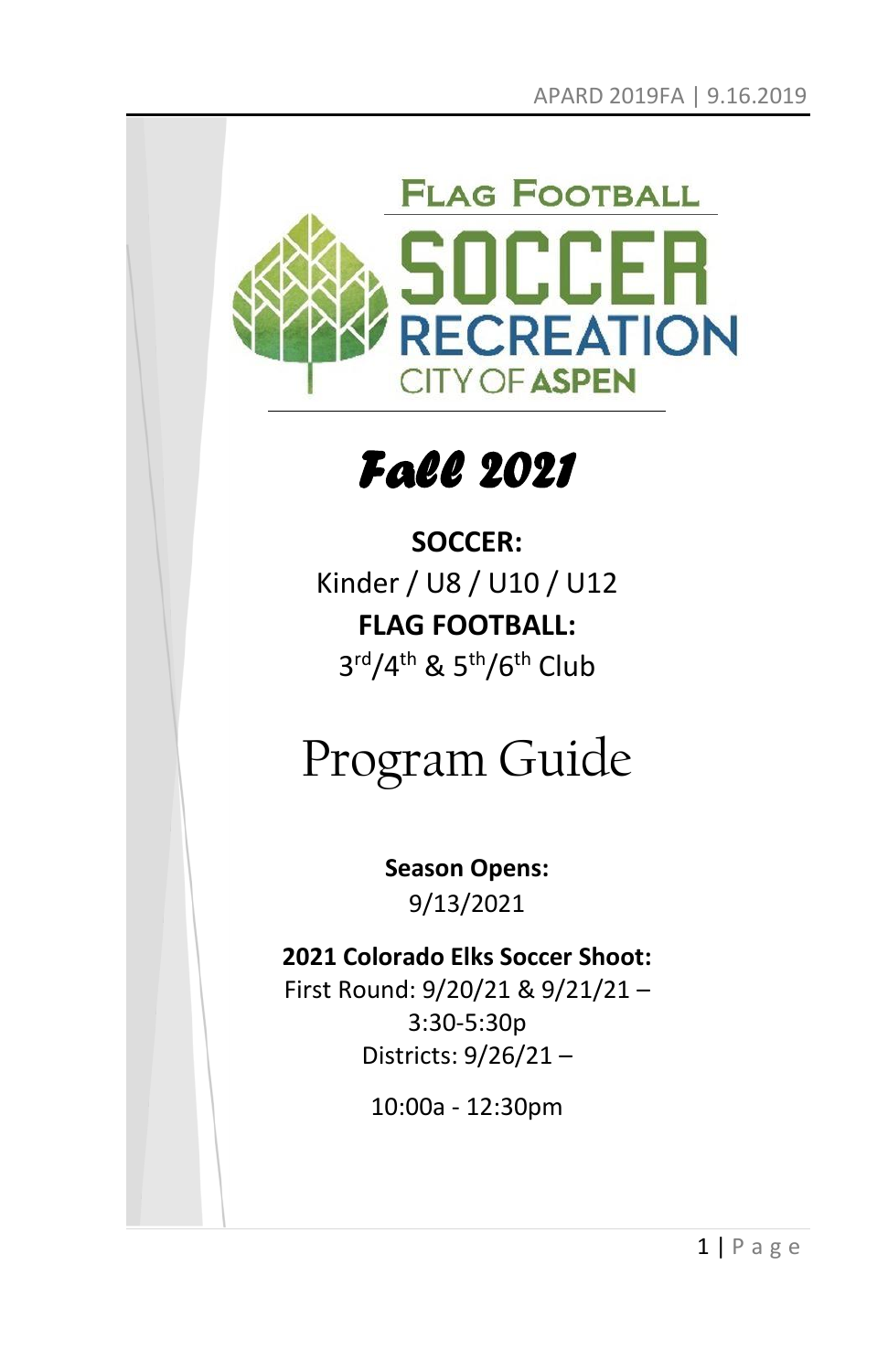## **TABLE OF CONTENTS**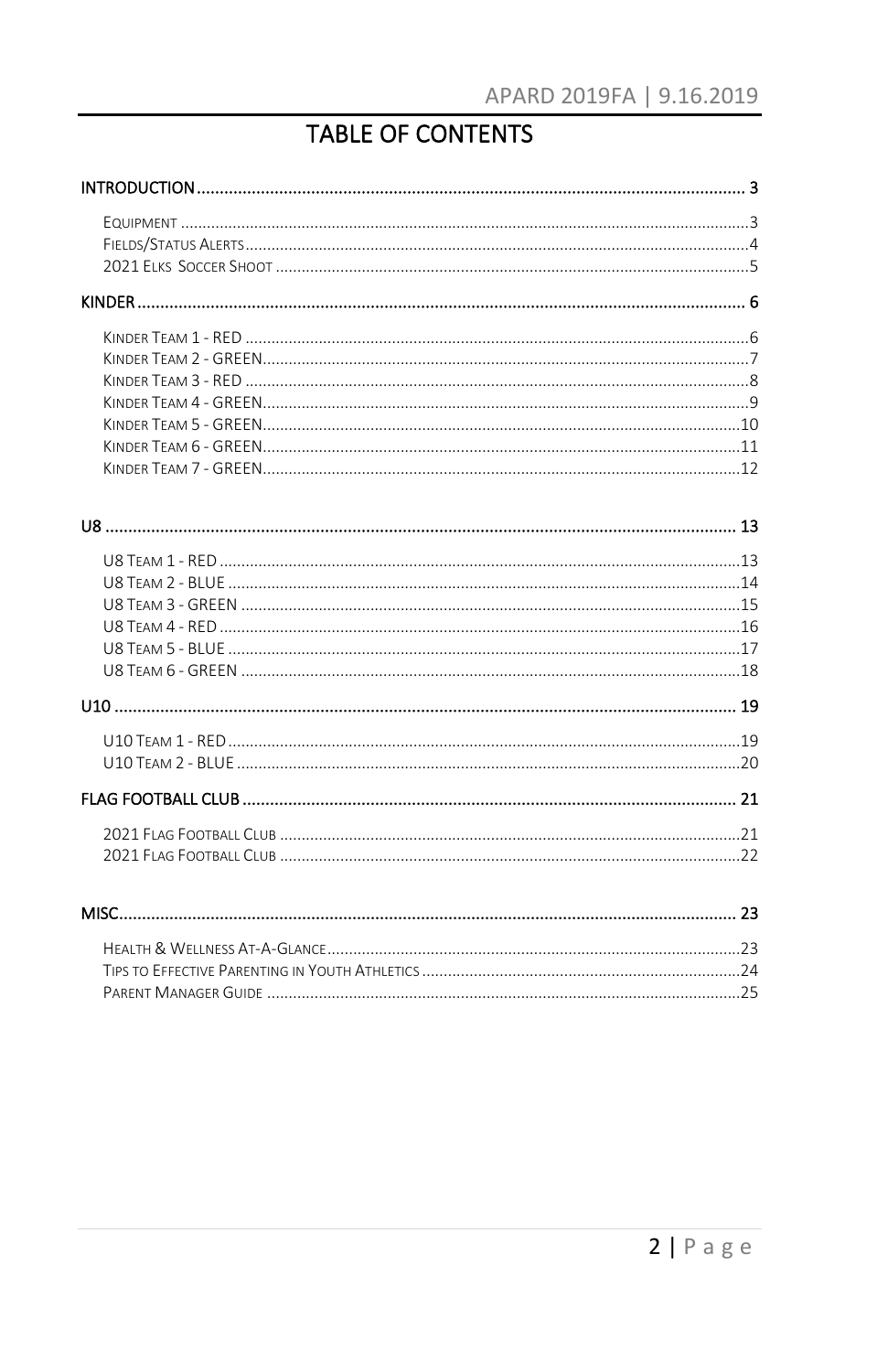# Introduction

|  | <b>EQUIPMENT</b> |
|--|------------------|
|--|------------------|

| <b>JERSEYS</b> | Jerseys are all provided by Aspen Recreation and                                                                                   |  |  |  |  |
|----------------|------------------------------------------------------------------------------------------------------------------------------------|--|--|--|--|
|                | covered by registration fees. Apparel is yours to keep!                                                                            |  |  |  |  |
| <b>SHIN</b>    | <b>Bring Your Own Shin Guards</b>                                                                                                  |  |  |  |  |
| <b>GUARDS</b>  | Shin guards require a personal fit, and we cannot provide                                                                          |  |  |  |  |
|                | them for everyone. Contact Aspen Recreation for recommend                                                                          |  |  |  |  |
|                | vendors.                                                                                                                           |  |  |  |  |
| <b>SHOES</b>   | <b>Bring Your Own Cleats</b>                                                                                                       |  |  |  |  |
|                | No metal/steel, metal/steel tipped, or metal/steel                                                                                 |  |  |  |  |
|                | detachable cleats are allowed. Molded rubber only.                                                                                 |  |  |  |  |
| <b>BALLS</b>   | Aspen Recreation provides a set of soccer balls per team.                                                                          |  |  |  |  |
|                | Coaches can always use more! Contact Aspen Recreation to offer                                                                     |  |  |  |  |
|                | support by donating an extra box to your team.                                                                                     |  |  |  |  |
| MISC.          | Aspen Recreation provides goals and fields, cones, pennies, and are                                                                |  |  |  |  |
|                | open to any requests from coaches for additional equipment that                                                                    |  |  |  |  |
|                | may benefit the experience for players/coaches. Please contact Alex                                                                |  |  |  |  |
|                | directly with any requests, or if you are interested in sponsoring the<br>purchase of any miscellaneous equipment for the program. |  |  |  |  |
|                |                                                                                                                                    |  |  |  |  |

### **Tip:**

Use your phone/desktop "Search" or "Find in Page" feature to search your child's Last Name and navigate directly to your team page.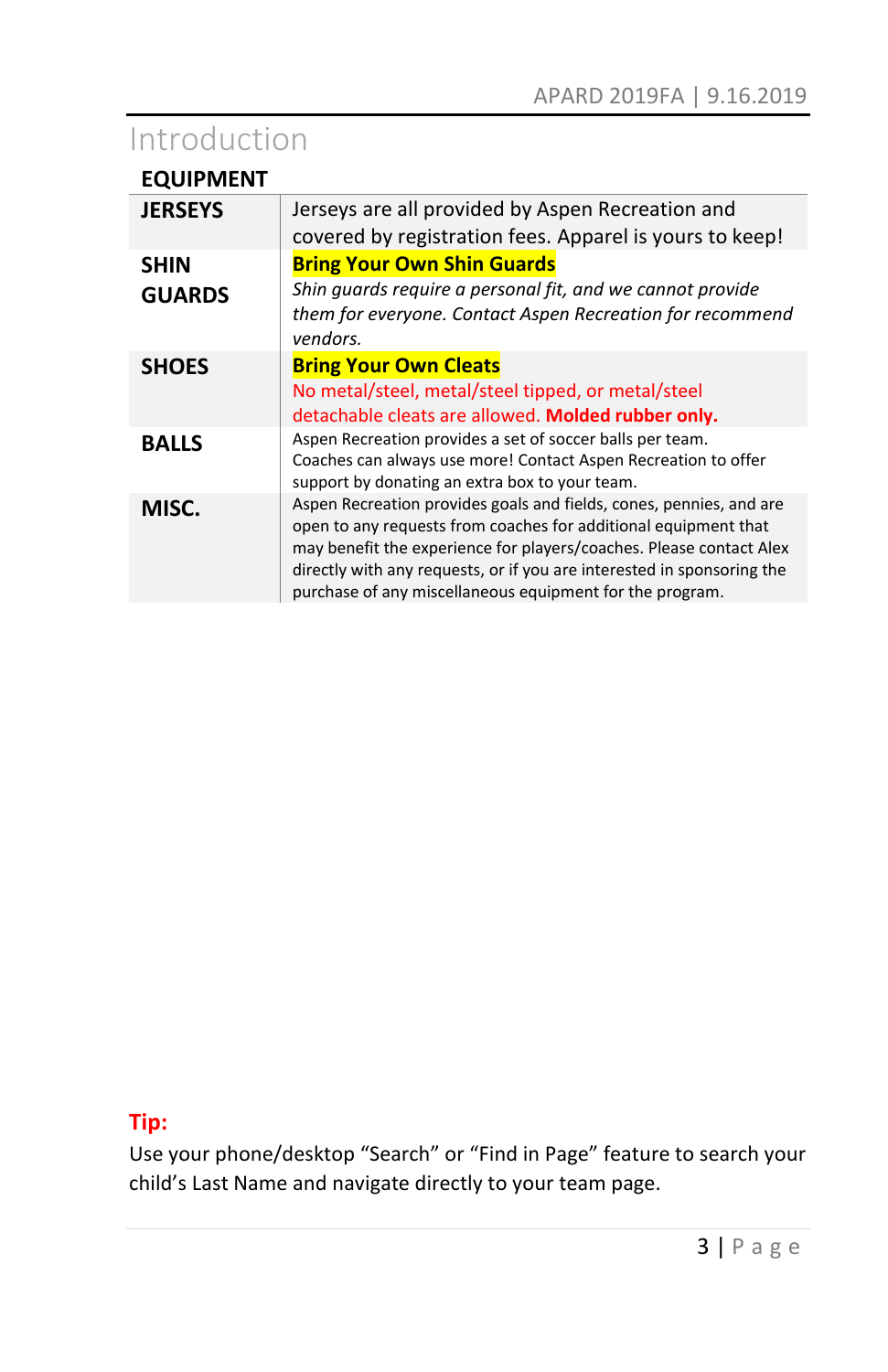## Introduction

| <b>FIELDS</b>     |                                                                                                  |
|-------------------|--------------------------------------------------------------------------------------------------|
| <b>ROTARY</b>     | Aspen - Rotary Field<br><b>Aspen Recreation Campus</b>                                           |
|                   | 0861 Maroon Creek Rd, Aspen, CO 81611                                                            |
| <b>ISELIN</b>     | Aspen - Iselin Field<br><b>Aspen Recreation Campus</b><br>0861 Maroon Creek Rd, Aspen, CO 81611  |
| <b>U MOORE</b>    | Aspen - Upper Moore Field<br>Aspen School District Campus<br>235 High School Rd, Aspen, CO 81611 |
| <b>L MOORE</b>    | Aspen - Lower Moore Field<br>Aspen School District Campus<br>235 High School Rd, Aspen, CO 81611 |
| <b>RIO GRANDE</b> | Aspen - John Denver Sanctuary<br>470 Rio Grande Pl<br>Aspen, CO 81611                            |
|                   |                                                                                                  |

**Respect of all facilities is paramount. We strive to always leave the fields and dugouts in better shape than we received them.** 

Please respect the fields by picking up and properly disposing of any trash brought to or found on site.

## **JUDI Hotline**

**(970)544-JUDI (5834)**

### **Enroll in Text Notifications**

Text: "ASPEN YOUTH" to 313131

Use either service to access up-to-date information on field status for the day. We always try to announce changes or cancellations in Aspen at least 1-hour in advance.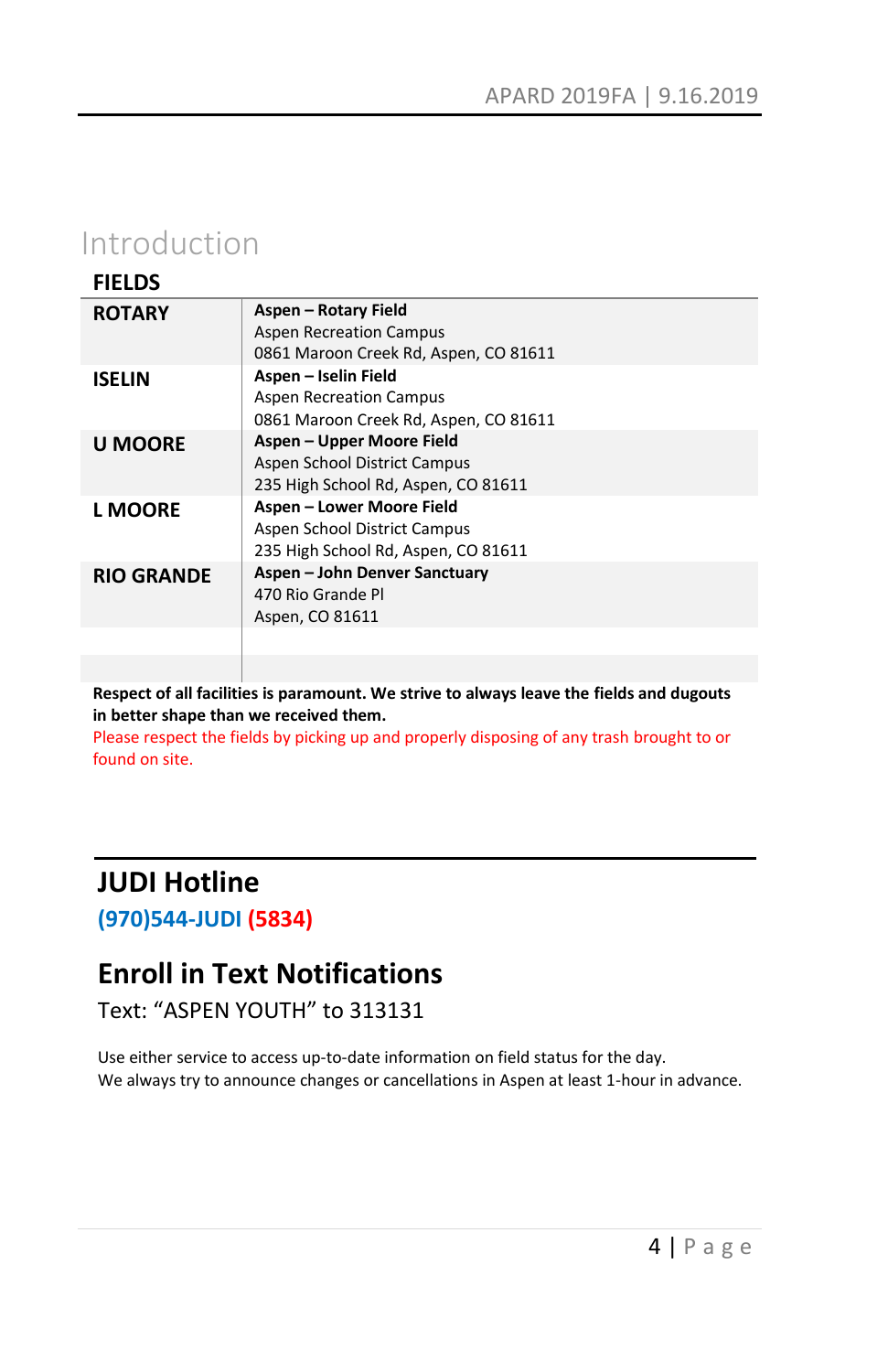# 2021 Colorado Elks Soccer Shoot



### **2021 Elk's Soccer Shoot with Aspen Recreation**

Monday & Tuesday, September 20<sup>th</sup> & 21<sup>st</sup>, 2021 3:30-5:30pm

### **2021 Elk's District Soccer Shoot**

Sunday, September<sup>26th</sup>, 2021 10:00-12:30pm – Iselin Field

The Elks Soccer Shoot program consists of two different contests that test different level skills at different ages. A "Five Goal Contest" consists of a series of five goals, decreasing in size from 48 inches to 17 inches. The age groups that use these goals are divided into two categories, U-8 contains all ages seven years old and younger, and U-10 group contains ages eight and nine. The contest is open to boys and girls who shoot separately. The U-8 contestants kick from 15 feet from the face of the goal, while the U-10 contestants kick from 18 feet from the goal.

The Grid Goal Contest consists of a full-size goal sectioned off so points can be scored when the ball is kicked into certain sections. The age groups that use this goal are U-12, which contain the ages ten and eleven, and U-14, which contain ages twelve and thirteen. The contest is open to both boys and girls and they shoot separately.

### **All Aspen Recreation Participants are welcome to participate on Monday or Tuesday in attempt to qualify for the District Qualifier on the 26th .**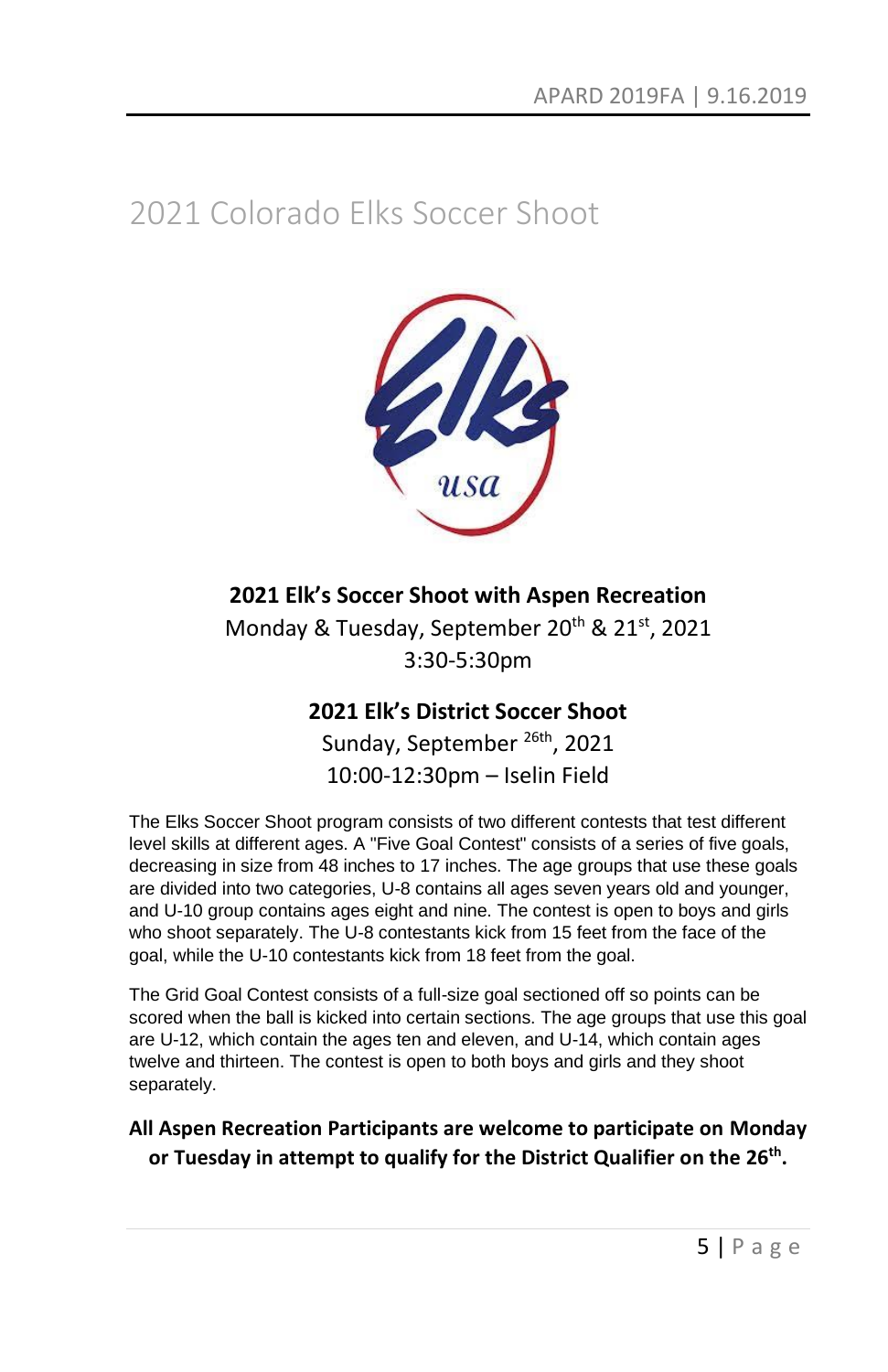| KINDER-Team 1 |                                                                     |                                              |                             |                         |
|---------------|---------------------------------------------------------------------|----------------------------------------------|-----------------------------|-------------------------|
| Coaches       | Julia Rowland - 970-544-2068<br>Collin Kliner-<br>Ckliner@yahoo.com |                                              |                             |                         |
| Practices     | <b>Field</b><br><b>Mondays</b>                                      | Lower Moore<br>$3:30-4:30p$                  |                             |                         |
| Games         | Opponent                                                            | Location                                     | <b>Time</b>                 | Date                    |
|               |                                                                     |                                              | 2021 Elks Soccer Shoot      |                         |
|               |                                                                     | Monday & Tuesday September 20th & 21st, 2021 | (3:30 -5:30p @ Lower Moore) |                         |
|               | Team <sub>2</sub>                                                   | K1                                           | 3:30                        | September 24TH          |
|               | Team <sub>3</sub>                                                   | K1                                           | 3:30                        | October 1 <sup>st</sup> |
|               | Team 4                                                              | K1                                           | 3:30                        | October 8 <sup>th</sup> |
|               | Team 5                                                              | K1                                           | 3:30                        | October 15th            |
|               | Team 6                                                              | K1                                           | 3:30                        | October 22nd            |
|               |                                                                     |                                              |                             |                         |
| Roster        | Jack Kalamaya                                                       |                                              | Summer Kliner               |                         |
|               | Madeleine Miller                                                    |                                              | Oliver Masciocchi           |                         |
|               | <b>Coulter Whitehead</b>                                            |                                              | Hana Meleg                  |                         |
|               | <b>Rhone Reveal</b>                                                 |                                              | <b>Tom Marx</b>             |                         |
|               | Bonnie Boyd                                                         |                                              | <b>Graham Rowland</b>       |                         |
|               | Simone Kliner<br>Mila Smith                                         |                                              | Oscar Vugteveen             |                         |
|               |                                                                     |                                              |                             |                         |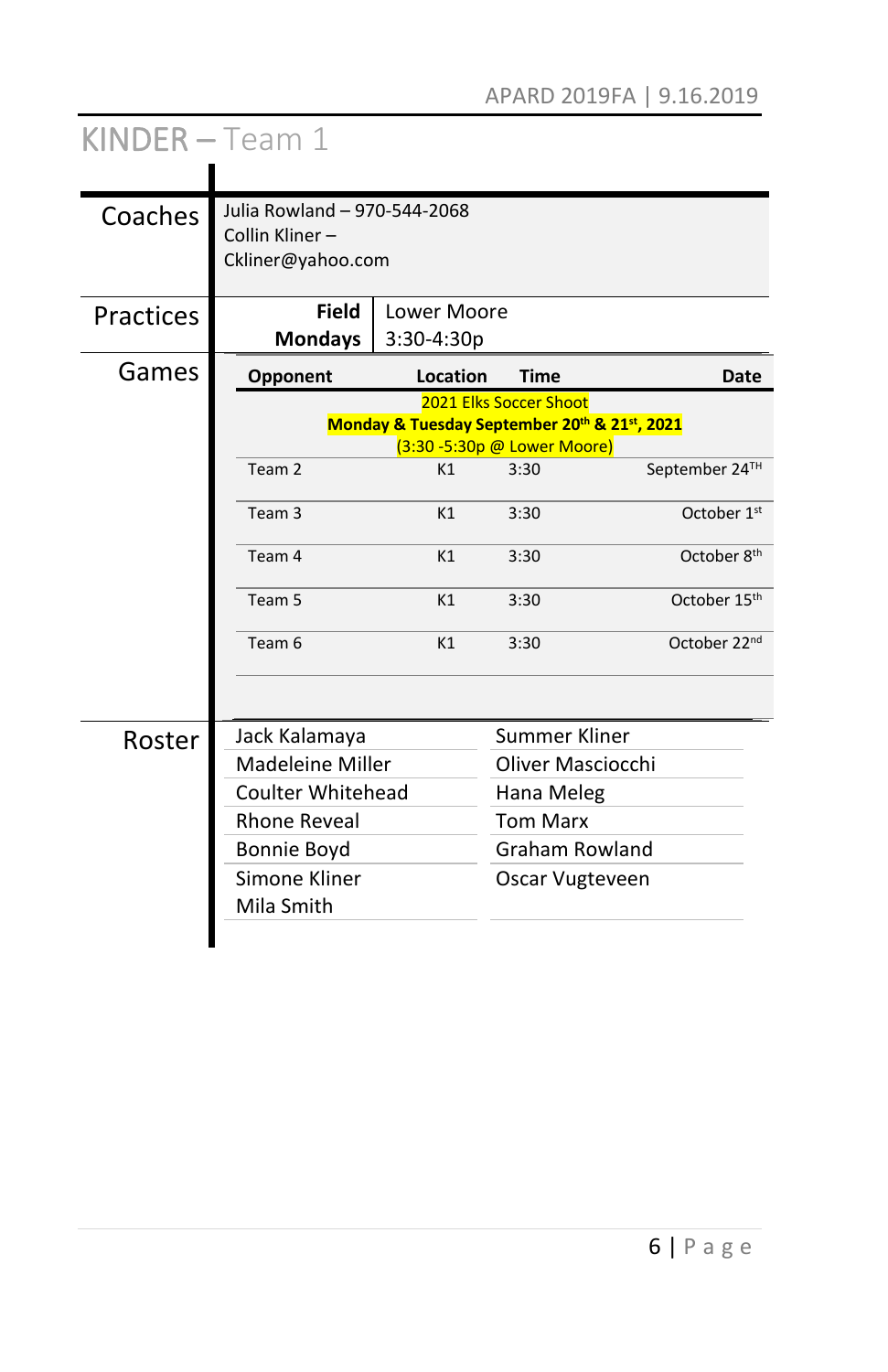| KINDER-Team 2    |                                  |                                                                             |                        |                         |
|------------------|----------------------------------|-----------------------------------------------------------------------------|------------------------|-------------------------|
| Coaches          | Eric Mangelsen - 970-309-9607    |                                                                             |                        |                         |
| <b>Practices</b> | <b>Field</b><br><b>Mondays</b>   | Lower Moore<br>3:30-4:30p                                                   |                        |                         |
| Games            | Opponent                         | Location                                                                    | <b>Time</b>            | <b>Date</b>             |
|                  |                                  | Monday & Tuesday September 20th & 21st, 2021<br>(3:30 -5:30p @ Lower Moore) | 2021 Elks Soccer Shoot |                         |
|                  | Team 1                           | K1                                                                          | 3:30                   | September 24TH          |
|                  | Team 6                           | K1                                                                          | 4:30                   | October 1st             |
|                  | Team <sub>5</sub>                | K1                                                                          | 4:30                   | October 8 <sup>th</sup> |
|                  | Team <sub>3</sub>                | K <sub>2</sub>                                                              | 3:30                   | October 15th            |
|                  | Team 4                           | K1                                                                          | 4:30                   | October 22nd            |
|                  |                                  |                                                                             |                        |                         |
| Roster           | Crosby Lowe                      |                                                                             | Lily Lyons             |                         |
|                  | <b>Scarlette Voss</b>            |                                                                             | Sienna Sohn            |                         |
|                  |                                  |                                                                             | Harlan Moszynski       |                         |
|                  | Elin Tippet                      |                                                                             | Maddie Waldron         |                         |
|                  | Cora Weiler                      |                                                                             | Erin Heintz            |                         |
|                  | Geprgoa Welgos<br>London Lathrop |                                                                             |                        | Monore Mangelsen        |
|                  |                                  |                                                                             |                        |                         |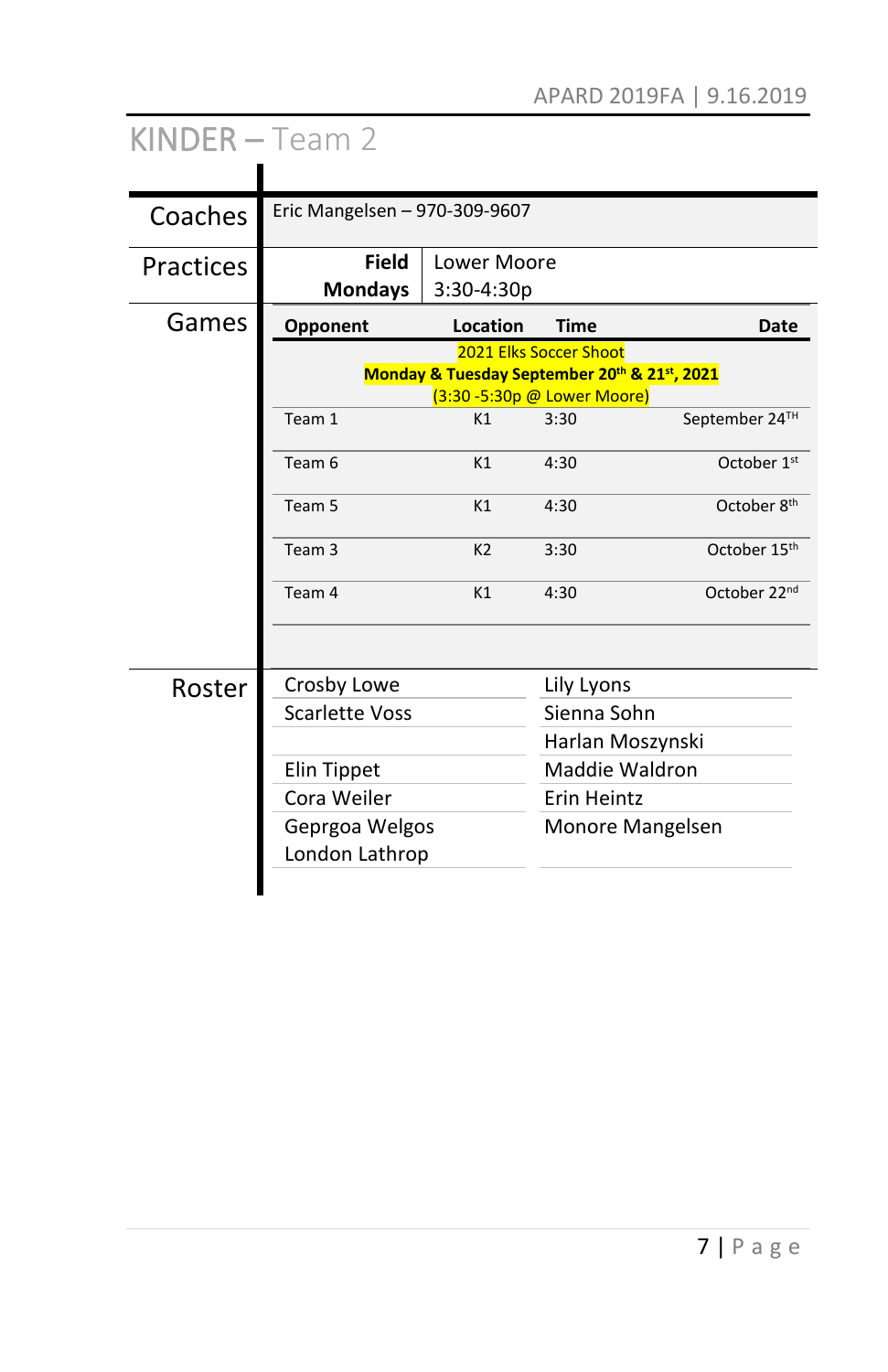| Coaches   | Topher Sabella - 970-343-2464<br>Margaret Roush - 319-389-3027 |                                              |                             |                          |
|-----------|----------------------------------------------------------------|----------------------------------------------|-----------------------------|--------------------------|
| Practices | Field<br><b>Mondays</b>                                        | Lower Moore<br>4:30-5:30p                    |                             |                          |
| Games     | Opponent                                                       | Location                                     | <b>Time</b>                 | Date                     |
|           |                                                                | Monday & Tuesday September 20th & 21st, 2021 | 2021 Elks Soccer Shoot      |                          |
|           |                                                                |                                              | (3:30 -5:30p @ Lower Moore) |                          |
|           | Team 4                                                         | K <sub>2</sub>                               | 3:30                        | September 24TH           |
|           | Team 1                                                         | K1                                           | 3:30                        | October 1 <sup>st</sup>  |
|           | Team 6                                                         | K <sub>2</sub>                               | 3:30                        | October 8th              |
|           | Team <sub>2</sub>                                              | K <sub>2</sub>                               | 3:30                        | October 15th             |
|           | Team 5                                                         | K <sub>2</sub>                               | 3:30                        | October 22 <sup>nd</sup> |
|           |                                                                |                                              |                             |                          |
| Roster    | Ash Sabella                                                    |                                              | Charlie Sinkinson           |                          |
|           |                                                                |                                              | Andreson Koster             |                          |
|           | Renee Wheeler                                                  |                                              | Wyatt Neukomm               |                          |
|           | Crosby Chimerakis                                              |                                              |                             |                          |
|           | William Morgan                                                 |                                              |                             |                          |
|           | <b>Guthrie Roush</b>                                           |                                              |                             |                          |
|           |                                                                |                                              |                             |                          |

# KINDER – Team 3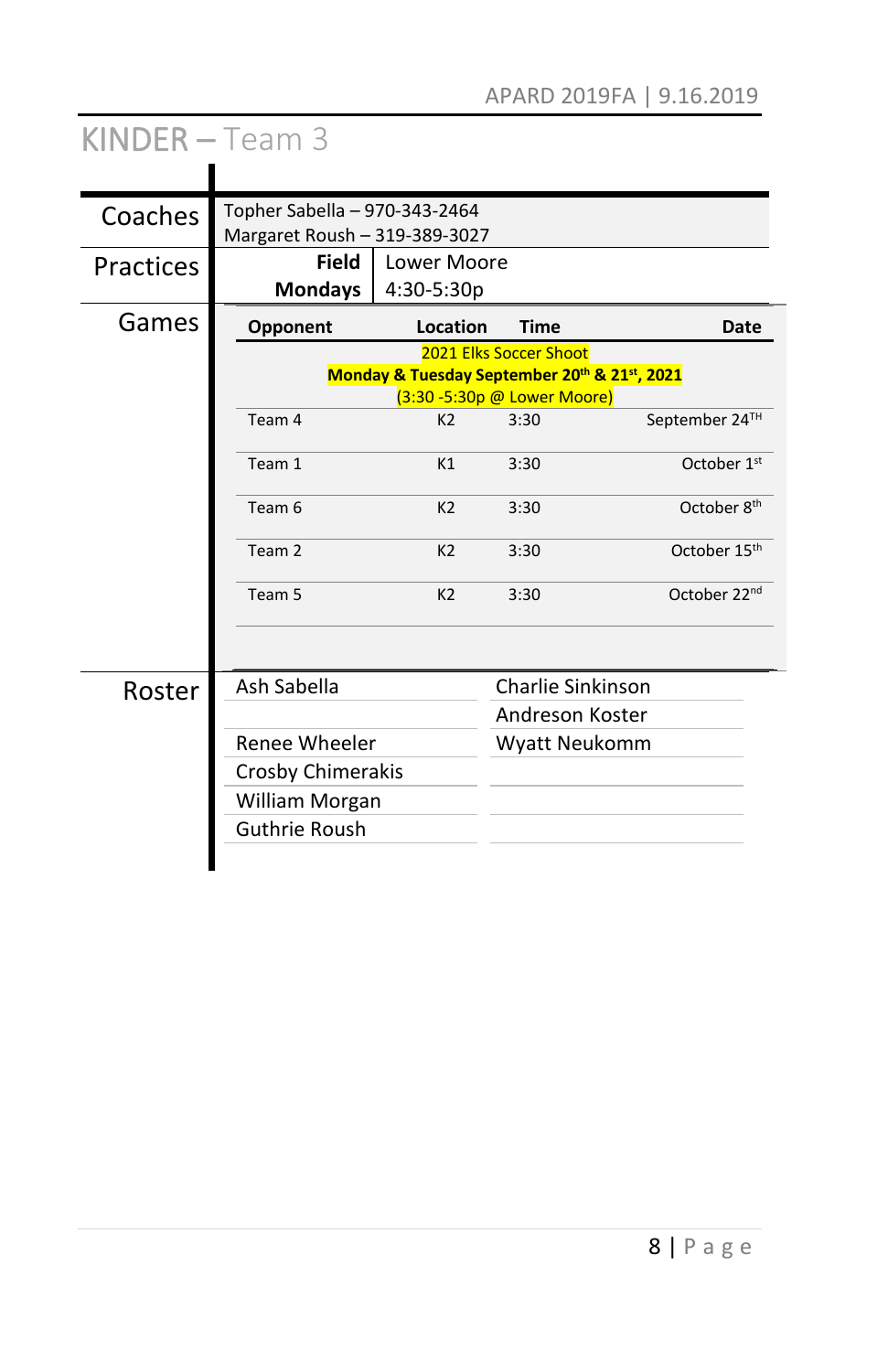| KINDER - Team 4  |                                                                                 |                                              |                                                       |                          |
|------------------|---------------------------------------------------------------------------------|----------------------------------------------|-------------------------------------------------------|--------------------------|
| Coaches          | Vanessa Adams - 970-618-6270<br>Anthony Taylor -<br>taylormadelawns20@gmail.com |                                              |                                                       |                          |
| <b>Practices</b> | <b>Field</b><br>Tuesday                                                         | Lower Moore<br>$3:30-4:30p$                  |                                                       |                          |
| Games            | Opponent                                                                        | Location                                     | <b>Time</b>                                           | Date                     |
|                  |                                                                                 | Monday & Tuesday September 20th & 21st, 2021 | 2021 Elks Soccer Shoot<br>(3:30 -5:30p @ Lower Moore) |                          |
|                  | Team <sub>3</sub>                                                               | K <sub>2</sub>                               | 3:30                                                  | September 24TH           |
|                  | Team 5                                                                          | K <sub>2</sub>                               | 3:30                                                  | October 1 <sup>st</sup>  |
|                  | Team 1                                                                          | K1                                           | 3:30                                                  | October 8th              |
|                  | Team 6                                                                          | K1                                           | 4:30                                                  | October 15th             |
|                  | Team 2                                                                          | K1                                           | 4:30                                                  | October 22 <sup>nd</sup> |
|                  |                                                                                 |                                              |                                                       |                          |
| Roster           | Arwen Oster                                                                     |                                              | Axel Wagner                                           |                          |
|                  | Vivienne Gilmore                                                                |                                              | <b>Marcus Taylor</b>                                  |                          |
|                  | Lydia Hancock                                                                   |                                              | Cade Gordan                                           |                          |
|                  | <b>Scott Mccready</b>                                                           |                                              | Aiden Schmit                                          |                          |
|                  | Christopher Roeder                                                              |                                              |                                                       |                          |
|                  | Sydney Adam                                                                     |                                              |                                                       |                          |
|                  |                                                                                 |                                              |                                                       |                          |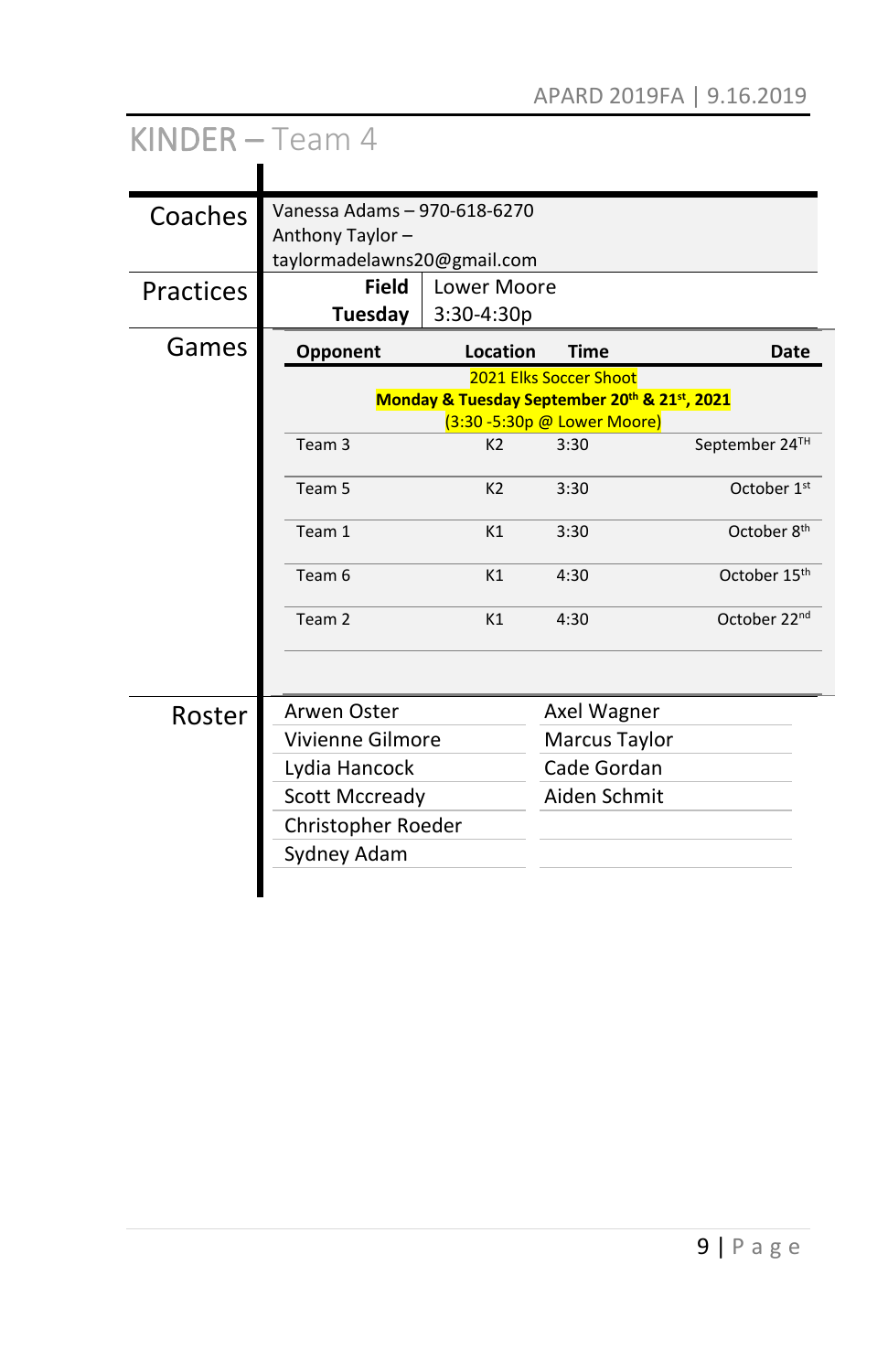| Kinder $-$ Team 5 |                                       |                                                                             |                        |                          |
|-------------------|---------------------------------------|-----------------------------------------------------------------------------|------------------------|--------------------------|
|                   |                                       |                                                                             |                        |                          |
| Coaches           | <b>Macel Mulvaney</b><br>970-618-7994 |                                                                             |                        |                          |
| Practices         | <b>Field</b><br><b>Tuesdays</b>       | Lower Moore 1<br>3:30-4:30p                                                 |                        |                          |
| Games             | Opponent                              | Location                                                                    | <b>Time</b>            | Date                     |
|                   |                                       | Monday & Tuesday September 20th & 21st, 2021<br>(3:30 -5:30p @ Lower Moore) | 2021 Elks Soccer Shoot |                          |
|                   | Team 6                                | K1                                                                          | 4:30p                  | September 24TH           |
|                   | Team 4                                | K <sub>2</sub>                                                              | 3:30p                  | October 1 <sup>st</sup>  |
|                   | Team 2                                | K1                                                                          | 4:30p                  | October 8th              |
|                   | Team 1                                | K1                                                                          | 3:30p                  | October 15th             |
|                   | Team <sub>3</sub>                     | K <sub>2</sub>                                                              | 3:30p                  | October 22 <sup>nd</sup> |
|                   |                                       |                                                                             |                        |                          |
| Roster            | <b>Declan Short</b>                   |                                                                             | <b>Tane Mulvaney</b>   |                          |
|                   | <b>Isaac Nemechek</b>                 |                                                                             | Luka Marolda           |                          |
|                   | Siersha Furges                        |                                                                             |                        | <b>Conard Campaigne</b>  |
|                   | George Nims                           |                                                                             |                        |                          |
|                   | <b>Evertt Anderson</b>                |                                                                             |                        |                          |
|                   |                                       |                                                                             |                        |                          |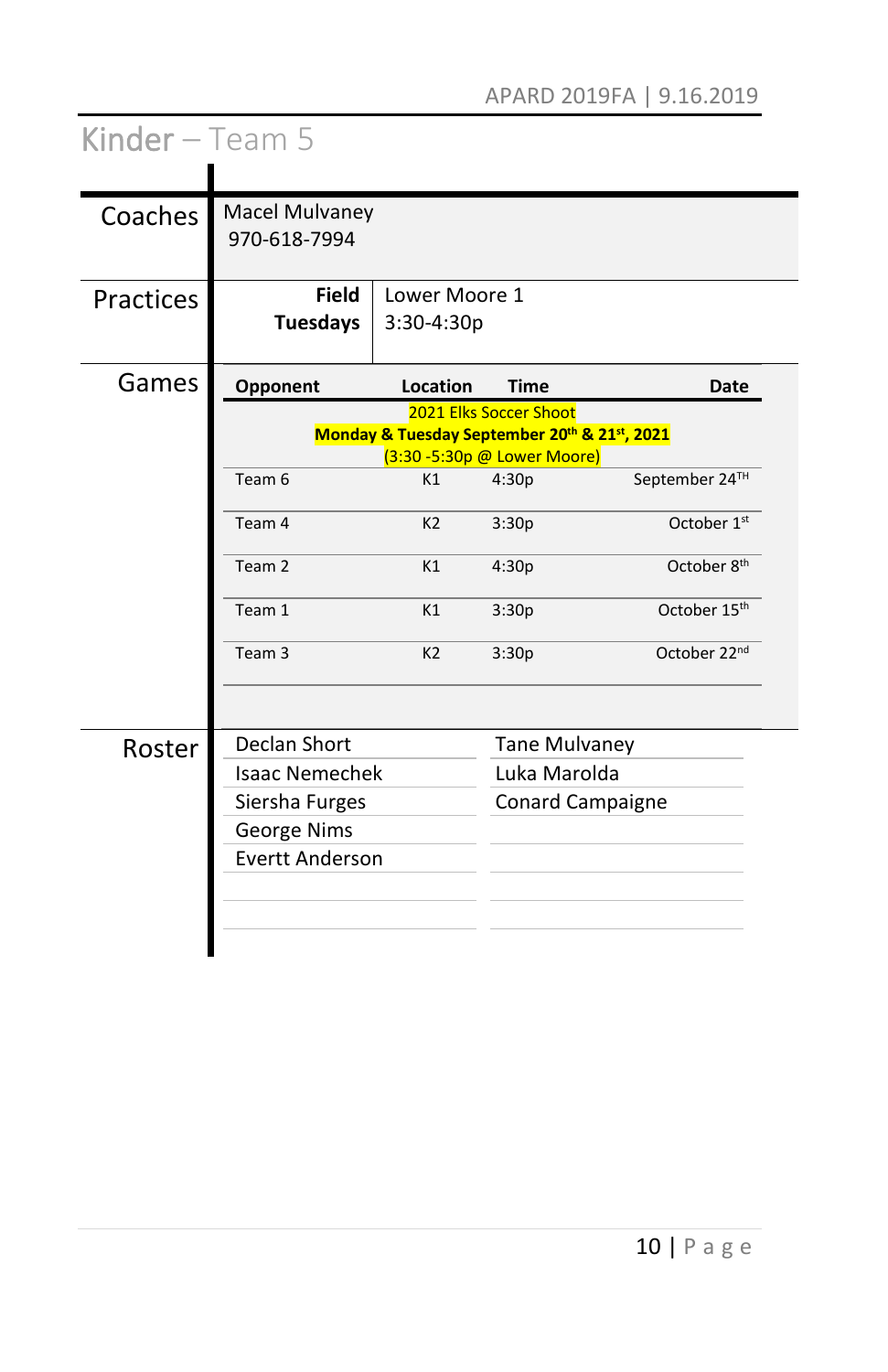| Kinder - Team 6 |                                        |                                                                             |                        |                            |
|-----------------|----------------------------------------|-----------------------------------------------------------------------------|------------------------|----------------------------|
|                 |                                        |                                                                             |                        |                            |
| Coaches         | Sue Rodgers -<br>stsnavlin@hotmail.com |                                                                             |                        |                            |
| Practices       | <b>Field</b>                           | Lower Moore 1                                                               |                        |                            |
|                 | Wednesdays                             | $3:30-4:30p$                                                                |                        |                            |
| Games           | Opponent                               | Location                                                                    | <b>Time</b>            | <b>Date</b>                |
|                 |                                        | Monday & Tuesday September 20th & 21st, 2021<br>(3:30 -5:30p @ Lower Moore) | 2021 Elks Soccer Shoot |                            |
|                 | Team 5                                 | K1                                                                          | 4:30p                  | September 20 <sup>th</sup> |
|                 | Team <sub>2</sub>                      | K1                                                                          | 4:30p                  | September 27th             |
|                 | Team <sub>3</sub>                      | K <sub>2</sub>                                                              | 3:30p                  | October 4 <sup>th</sup>    |
|                 | Team 4                                 | K1                                                                          | 4:30p                  | October 11 <sup>th</sup>   |
|                 | Team 1                                 | K1                                                                          | 3:30p                  | October 18th               |
|                 |                                        |                                                                             |                        |                            |
| Roster          | <b>Madeleine Miller</b>                |                                                                             | Dominic Minniti        |                            |
|                 | Celine Zilkha                          |                                                                             | Kieran Keleher         |                            |
|                 | Jacinta Quintana                       |                                                                             | Peyton Bennett         |                            |
|                 | Wesleigh Elston                        |                                                                             |                        | Evan Elisha Lamont         |
|                 | Isabel Guth                            |                                                                             | Celine Zilkha          |                            |
|                 | Spencer Sinclair                       |                                                                             |                        |                            |
|                 | <b>Waylon Rodgers</b>                  |                                                                             |                        |                            |
|                 | Sienna Umbarger                        |                                                                             |                        |                            |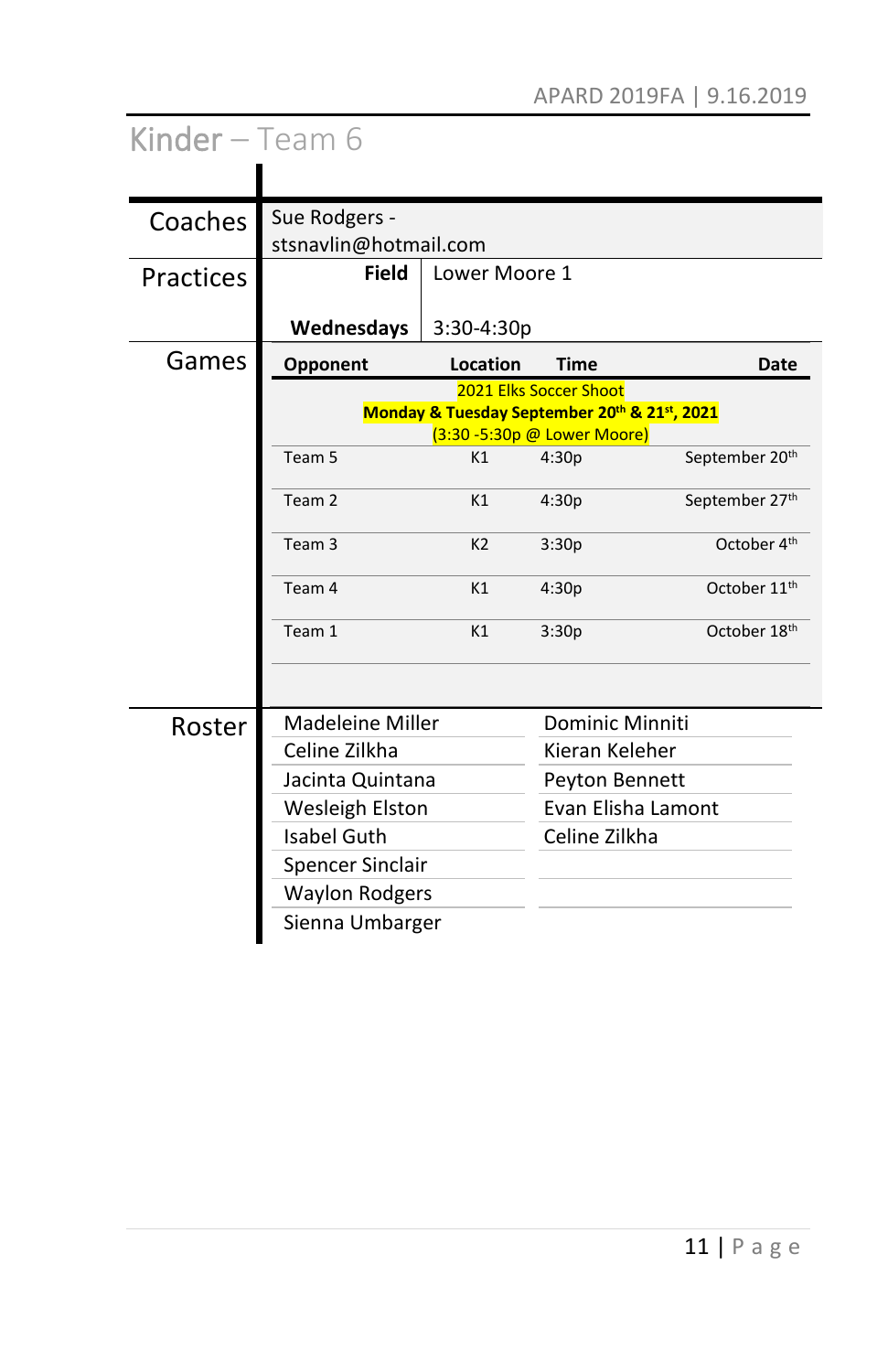# U8 – Team 1

| Coaches          | Julia Stokes - 908-303-6851<br>Ryan Voss-203-912-8618 |               |                                                                        |                |
|------------------|-------------------------------------------------------|---------------|------------------------------------------------------------------------|----------------|
| <b>Practices</b> | <b>Field</b>                                          | Lower Moore 1 |                                                                        |                |
|                  | <b>Mondays</b>                                        | $3:30-4:30p$  |                                                                        |                |
|                  | Wednesdays                                            | 3:30-4:30p    |                                                                        |                |
| Games            | Opponent                                              | Location      | <b>Time</b>                                                            | Date           |
|                  |                                                       |               | 2021 Elks Soccer Shoot<br>Monday & Tuesday September 20th & 21st, 2021 |                |
|                  |                                                       |               | (3:30 -5:30p @ Lower Moore)                                            |                |
|                  | Team 2                                                | LM1           | 3:30p                                                                  | September 24th |
|                  | Team <sub>3</sub>                                     | LM1           | 3:30p                                                                  | October 1st    |
|                  | Team 4                                                | LM1           | 3:30p                                                                  | October 8th    |
|                  | Team 5                                                | LM1           | 3:30p                                                                  | October 15th   |
|                  | Team 6                                                | LM1           | 3:30p                                                                  | October 22     |
|                  |                                                       |               |                                                                        |                |
| Roster           | <b>Piper Stokes</b>                                   |               | <b>Ansel Stokes</b>                                                    |                |
|                  | Elin Anderson                                         |               | Clark Rowland                                                          |                |
|                  | Parker Voss                                           |               | James Kai Waanders                                                     |                |
|                  | Jonathan Pfautz                                       |               | River Klug                                                             |                |
|                  | Alegra Adams                                          |               |                                                                        |                |
|                  | Jens Manka                                            |               |                                                                        |                |
|                  | Jeffrey Hall                                          |               |                                                                        |                |
|                  | Griffin Waldron                                       |               |                                                                        |                |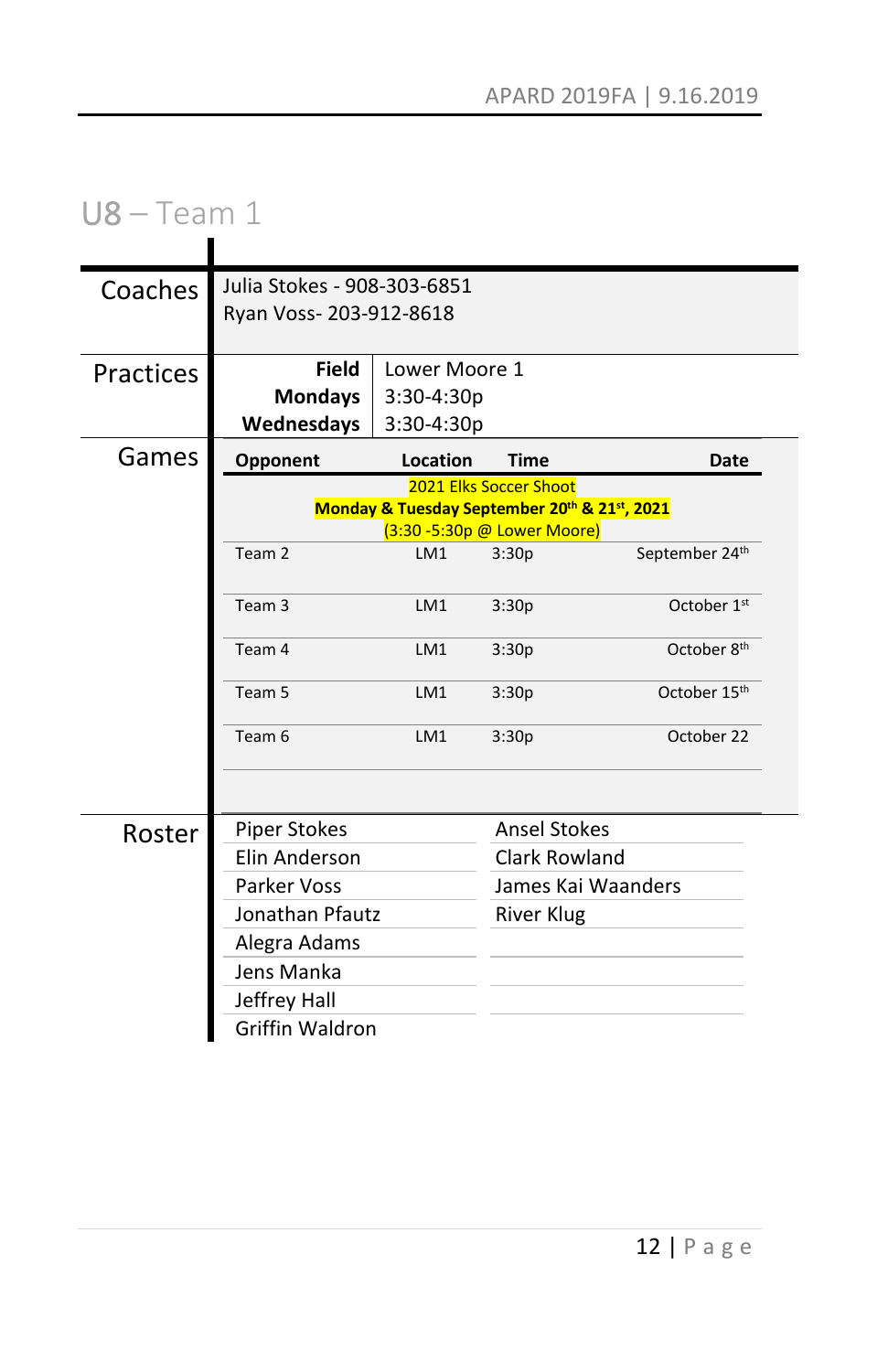# U8 – Team 2

| Coaches   | <b>Topher Sabella</b> |                                                                             |                               |                          |
|-----------|-----------------------|-----------------------------------------------------------------------------|-------------------------------|--------------------------|
|           | 970-343-2464          |                                                                             |                               |                          |
|           | Matt Zubord           |                                                                             |                               |                          |
|           | 970-618-5306          |                                                                             |                               |                          |
| Practices | Field                 | Lower Moore 2                                                               |                               |                          |
|           | <b>Mondays</b>        | 3:30-4:30p                                                                  |                               |                          |
|           | Wednesdays            | 3:30-4:30p                                                                  |                               |                          |
| Games     | Opponent              | Location                                                                    | <b>Time</b>                   | Date                     |
|           |                       |                                                                             | <b>2021 Elks Soccer Shoot</b> |                          |
|           |                       | Monday & Tuesday September 20th & 21st, 2021<br>(3:30 -5:30p @ Lower Moore) |                               |                          |
|           | Team 1                | LM1                                                                         | 3:30p                         | September 24th           |
|           | Team 6                | LM <sub>3</sub>                                                             | 3:30p                         | October 1st              |
|           | Team 5                | LM <sub>3</sub>                                                             | 3:30p                         | October 8 <sup>th</sup>  |
|           | Team 3                | LM <sub>2</sub>                                                             | 3:30p                         | October 15 <sup>th</sup> |
|           | Team 4                | LM3                                                                         | 3:30p                         | October 22               |
|           |                       |                                                                             |                               |                          |
| Roster    | Samuel Ward           |                                                                             | <b>Tyson Forbes</b>           |                          |
|           | Kyle Johnson          |                                                                             |                               | Tuima Waqanibaravi       |
|           | Carter Shook          |                                                                             | Max Leslie                    |                          |
|           | Finn Zubord           |                                                                             | <b>Beck Dorr</b>              |                          |
|           | <b>Colton Earnest</b> |                                                                             |                               |                          |
|           | Steele Sabella        |                                                                             |                               |                          |
|           | Colin Jordan          |                                                                             |                               |                          |
|           | <b>River Klug</b>     |                                                                             |                               |                          |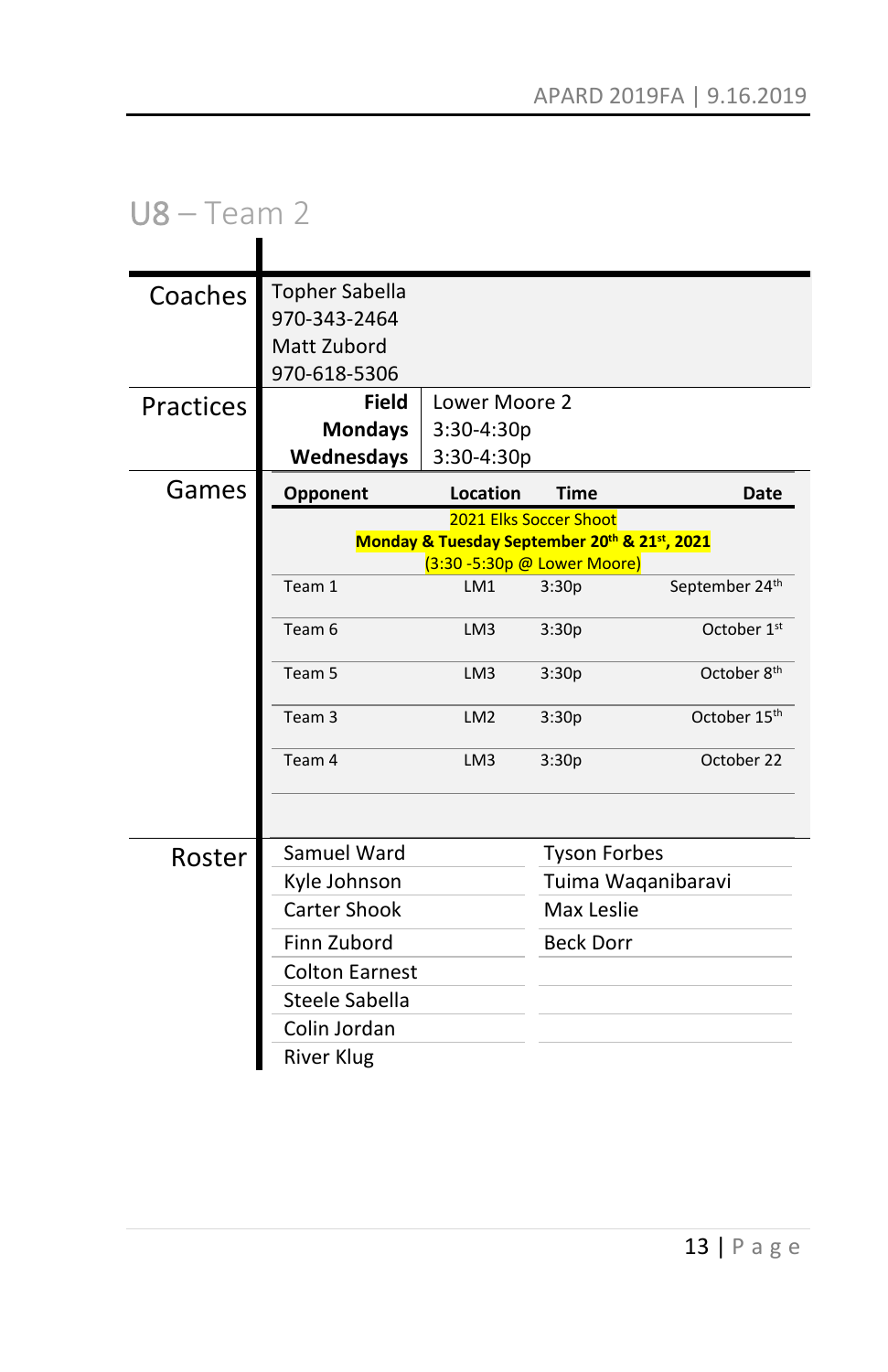### U8 – Team 3  $\blacksquare$

| Coaches   | Mike Miracle - 970-319-1975  |                                                |                        |                          |
|-----------|------------------------------|------------------------------------------------|------------------------|--------------------------|
|           | Adam Sztykiel - 719-293-5994 |                                                |                        |                          |
| Practices | <b>Field</b>                 | Lower Moore 3                                  |                        |                          |
|           | <b>Mondays</b>               | $3:30p - 4:30p$                                |                        |                          |
|           | Wednesdays                   | $3:30p - 4:30p$                                |                        |                          |
| Games     | Opponent                     | Location                                       | <b>Time</b>            | Date                     |
|           |                              |                                                | 2021 Elks Soccer Shoot |                          |
|           |                              | Monday & Tuesday September 20th & 21st, 2021   |                        |                          |
|           | Team 4                       | (3:30 -5:30p @ Lower Moore)<br>LM <sub>2</sub> | 3:30p                  | September 24th           |
|           |                              |                                                |                        |                          |
|           | Team 1                       | LM1                                            | 3:30p                  | October 1st              |
|           | Team 6                       | LM <sub>2</sub>                                | 3:30p                  | October 8 <sup>th</sup>  |
|           | Team 2                       | LM <sub>2</sub>                                | 3:30p                  | October 15th             |
|           | Team 5                       | LM <sub>2</sub>                                | 3:30p                  | October 22 <sup>nd</sup> |
|           |                              |                                                |                        |                          |
| Roster    | <b>Sidney Farrel</b>         |                                                | Sabrina Sztykiel       |                          |
|           | Oliver Hahn                  |                                                | Jaxon Lorentzen        |                          |
|           | <b>Marcel Miracle</b>        |                                                | Otoo Marx              |                          |
|           | Evi Vugteveen                |                                                |                        |                          |
|           | Colby Kalamaya               |                                                |                        |                          |
|           | Nicolo Porceddu              |                                                |                        |                          |
|           | Cooper Russell               |                                                |                        |                          |
|           | <b>Hagen Strokes</b>         |                                                |                        |                          |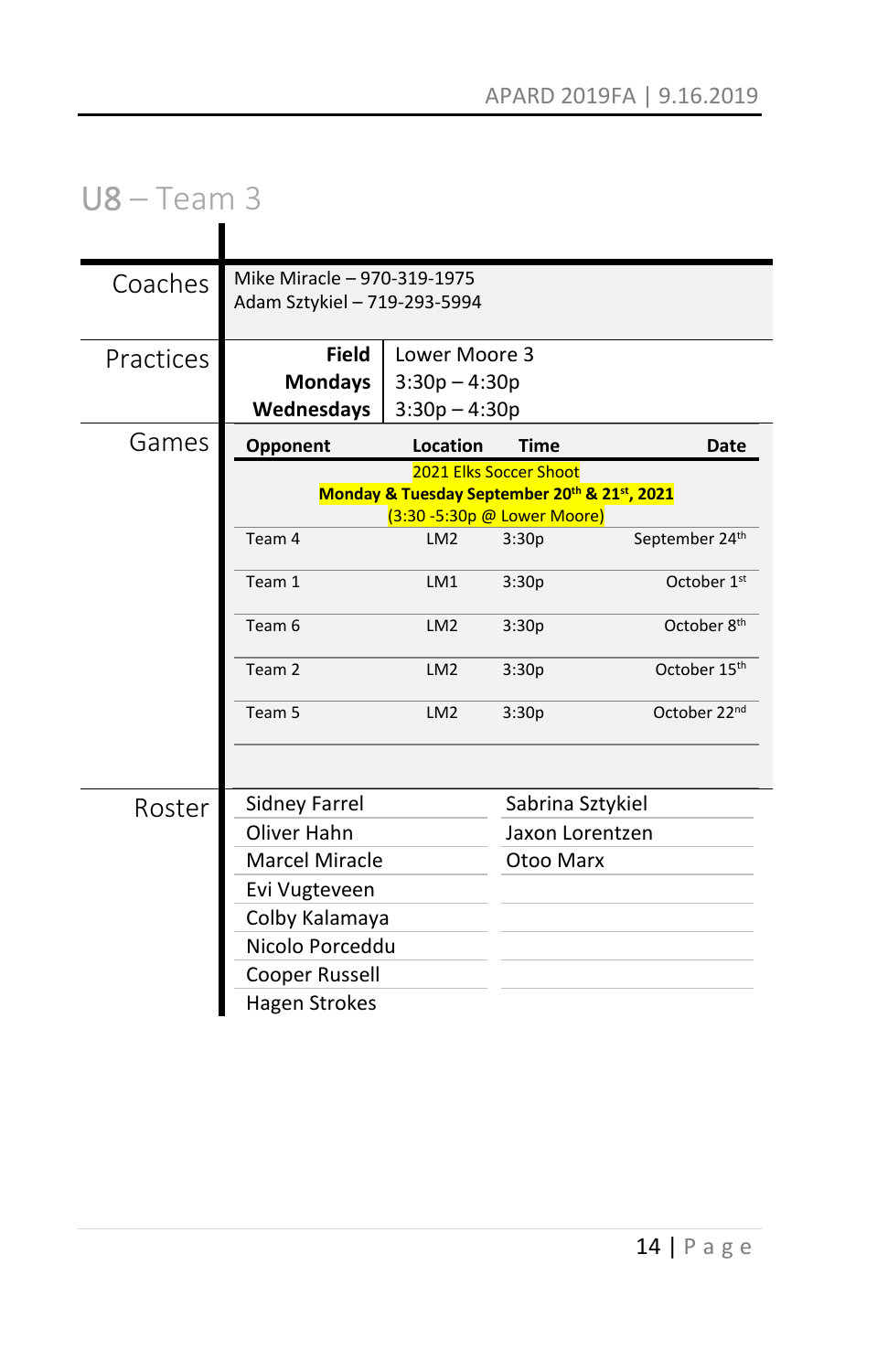| $US - Team 4$ |                                                                               |                                                                             |                        |                          |
|---------------|-------------------------------------------------------------------------------|-----------------------------------------------------------------------------|------------------------|--------------------------|
|               |                                                                               |                                                                             |                        |                          |
| Coaches       | <b>Andrew Firman</b><br>970-389-0137<br><b>Candace Parker</b><br>970-366-7606 |                                                                             |                        |                          |
| Practices     | <b>Field</b><br><b>Tuesdays</b><br><b>Thursdays</b>                           | Lower Moore 1<br>$3:30-4:30p$<br>$3:30-4:30p$                               |                        |                          |
| Games         | Opponent                                                                      | Location                                                                    | <b>Time</b>            | Date                     |
|               |                                                                               | Monday & Tuesday September 20th & 21st, 2021<br>(3:30 -5:30p @ Lower Moore) | 2021 Elks Soccer Shoot |                          |
|               | Team <sub>3</sub>                                                             | LM <sub>2</sub>                                                             | 3:30                   | September 24th           |
|               | Team 5                                                                        | LM <sub>2</sub>                                                             | 3:30                   | October 1 <sup>st</sup>  |
|               | Team 1                                                                        | LM <sub>1</sub>                                                             | 3:30                   | October 8 <sup>th</sup>  |
|               | Team 6                                                                        | LM <sub>3</sub>                                                             | 3:30                   | October 15 <sup>th</sup> |
|               | Team <sub>2</sub>                                                             | LM <sub>3</sub>                                                             | 3:30                   | October 22nd             |
|               |                                                                               |                                                                             |                        |                          |
| Roster        | <b>Mason Fortier</b>                                                          |                                                                             | Logan Bennett          |                          |
|               | Parker Sherman                                                                |                                                                             | Mila Burstyn           |                          |
|               | Isla Gilmore                                                                  |                                                                             | <b>Tom Marx</b>        |                          |
|               | Lucy Firman                                                                   |                                                                             | <b>Zealand Gilbert</b> |                          |
|               | Skyler Strickland                                                             |                                                                             | <b>Henry Marriot</b>   |                          |
|               | Henry Shea                                                                    |                                                                             | Ivan Marriott          |                          |
|               | James Douglas                                                                 |                                                                             |                        |                          |
|               | <b>Taylor Adam</b>                                                            |                                                                             |                        |                          |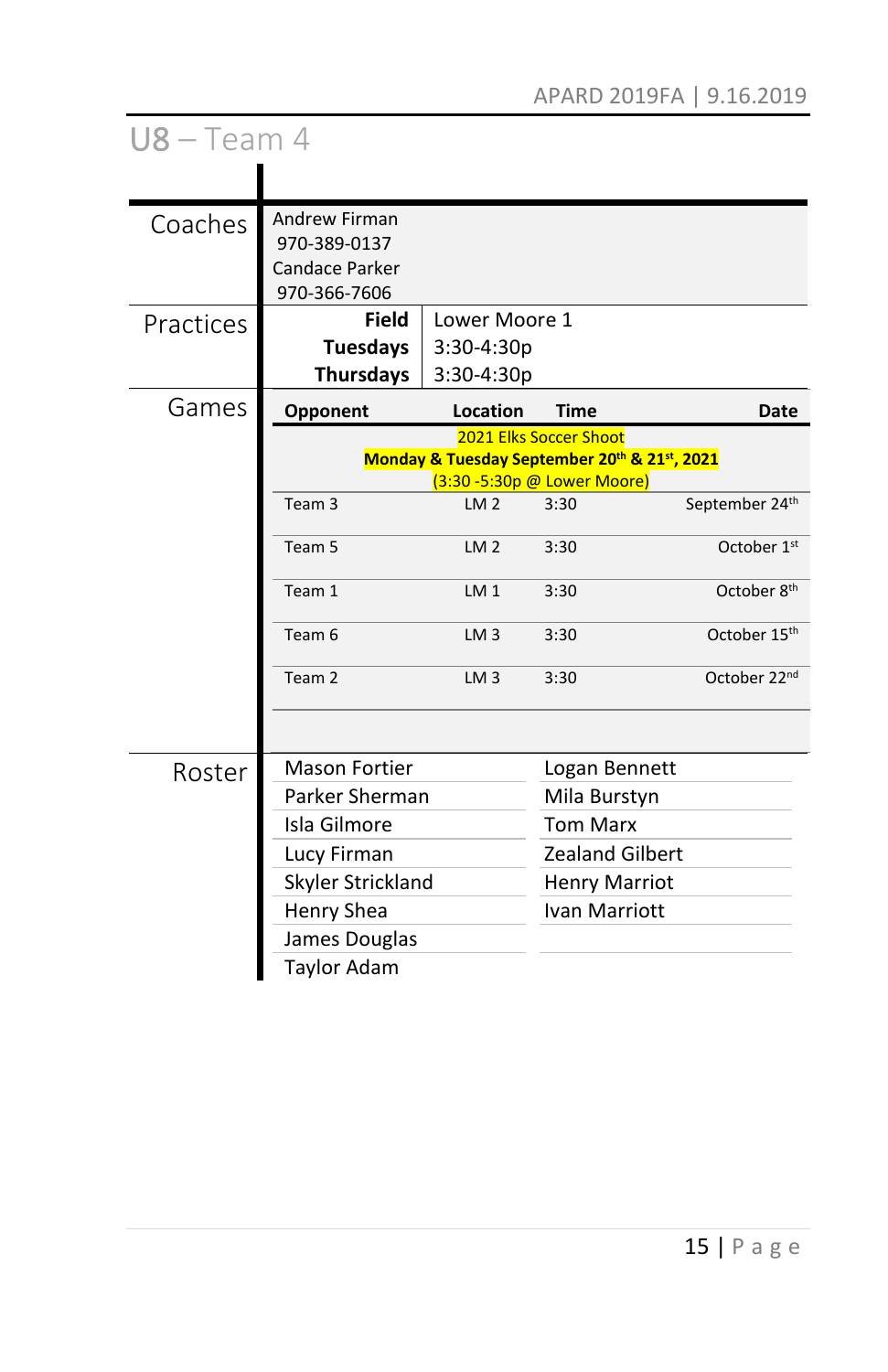| $US - Team 5$ |                                                                              |                                                                             |                               |                             |
|---------------|------------------------------------------------------------------------------|-----------------------------------------------------------------------------|-------------------------------|-----------------------------|
|               |                                                                              |                                                                             |                               |                             |
| Coaches       | <b>Chris Henderson</b><br>970-319-2611<br>Margarita Samelson<br>530-386-8220 |                                                                             |                               | Mike Sladdin - 970-379-5917 |
| Practices     | <b>Field</b><br><b>Tuesdays</b><br><b>Thursdays</b>                          | Lower Moore 2<br>$3:30p - 4:30p$<br>$3:30p - 4:30p$                         |                               |                             |
| Games         | Opponent                                                                     | Location                                                                    | <b>Time</b>                   | Date                        |
|               |                                                                              | Monday & Tuesday September 20th & 21st, 2021<br>(3:30 -5:30p @ Lower Moore) | 2021 Elks Soccer Shoot        |                             |
|               | Team 6                                                                       | LM3                                                                         | 3:30                          | September 24th              |
|               | Team 4                                                                       | LM <sub>2</sub>                                                             | 3:30                          | October 1 <sup>st</sup>     |
|               | Team 2                                                                       | LM <sub>3</sub>                                                             | 3:30                          | October 8 <sup>th</sup>     |
|               | Team 1                                                                       | LM <sub>1</sub>                                                             | 3:30                          | October 15 <sup>th</sup>    |
|               | Team <sub>3</sub>                                                            | LM <sub>2</sub>                                                             | 3:30                          | October 22nd                |
|               |                                                                              |                                                                             |                               |                             |
| Roster        | <b>Burgin Henderson</b>                                                      |                                                                             |                               | Daniel Schumacher           |
|               | Jonathan Pergande                                                            |                                                                             | Soren Sasha                   |                             |
|               | Skye Spears<br>Nora Fox                                                      |                                                                             | Sasha Elisha<br>Charlie Roach |                             |
|               | Kaden Furges                                                                 |                                                                             | Merric Lutz-Sladdin           |                             |
|               | David Pergande                                                               |                                                                             |                               |                             |
|               | <b>Hugo Canas</b>                                                            |                                                                             |                               |                             |
|               | <b>Colter Samelson</b>                                                       |                                                                             |                               |                             |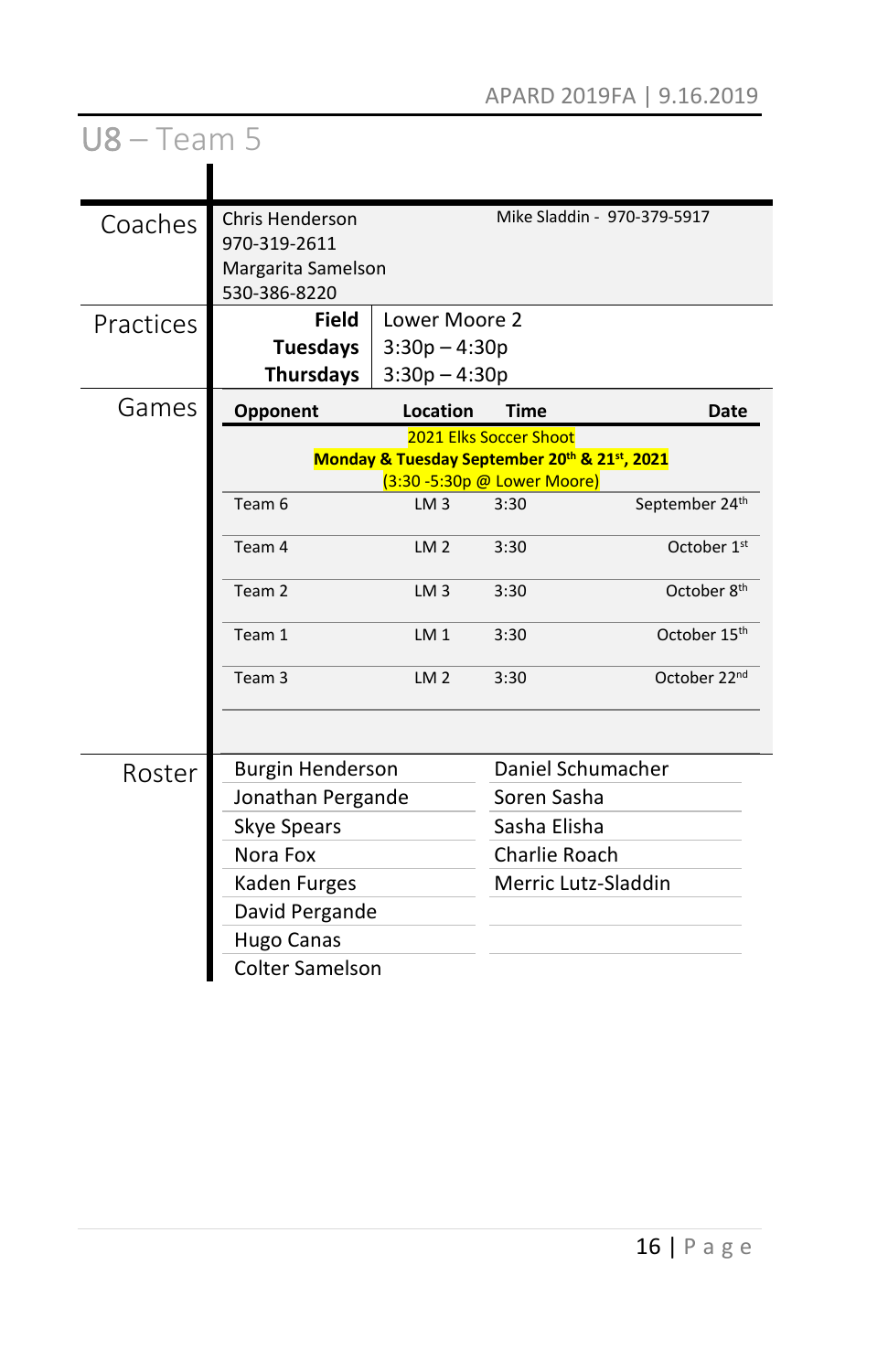| $US - Team 6$ |                                                                             |                 |                        |                          |
|---------------|-----------------------------------------------------------------------------|-----------------|------------------------|--------------------------|
|               |                                                                             |                 |                        |                          |
| Coaches       | Lee Malik - 720-490-0845                                                    |                 |                        |                          |
|               | May Selby/Troy Selby<br>970-618-7669                                        |                 |                        |                          |
|               | David Greene -                                                              |                 |                        |                          |
|               | ashley.geller@Gmail                                                         |                 |                        |                          |
| Practice      | <b>Field</b>                                                                | Lower Moore 3   |                        |                          |
|               | <b>Tuesdays</b>                                                             | 3:30-4:30p      |                        |                          |
| S             | <b>Thursdays</b>                                                            | 3:30-4:30p      |                        |                          |
| Games         | Opponent                                                                    | Location        | Time                   | <b>Date</b>              |
|               |                                                                             |                 | 2021 Elks Soccer Shoot |                          |
|               | Monday & Tuesday September 20th & 21st, 2021<br>(3:30 -5:30p @ Lower Moore) |                 |                        |                          |
|               | Team 5                                                                      | LM <sub>3</sub> | 3:30                   | September 24th           |
|               | Team <sub>2</sub>                                                           | LM <sub>3</sub> | 3:30                   | October 1st              |
|               |                                                                             |                 |                        |                          |
|               | Team <sub>3</sub>                                                           | LM <sub>2</sub> | 3:30                   | October 8 <sup>th</sup>  |
|               | Team 4                                                                      | LM <sub>3</sub> | 3:30                   | October 15 <sup>th</sup> |
|               | Team 1                                                                      | LM <sub>1</sub> | 3:30                   | October 22 <sup>nd</sup> |
|               |                                                                             |                 |                        |                          |
|               |                                                                             |                 |                        |                          |
| Roster        | Sebatian Tunte                                                              |                 | Georgia Greene         |                          |
|               | Cecilia Valentino                                                           |                 | John Pratt             |                          |
|               | Ryder Zack                                                                  |                 | Max Pool               |                          |
|               | <b>Atticus Berg</b>                                                         |                 | Remy Selby             |                          |
|               | <b>Ryder Malik</b>                                                          |                 |                        | Oskar Wasilawski         |
|               | Noah Huck                                                                   |                 | <b>Hunter Gordon</b>   |                          |
|               | Kenyon Keleher                                                              |                 |                        |                          |
|               | Saylor Friesen                                                              |                 |                        |                          |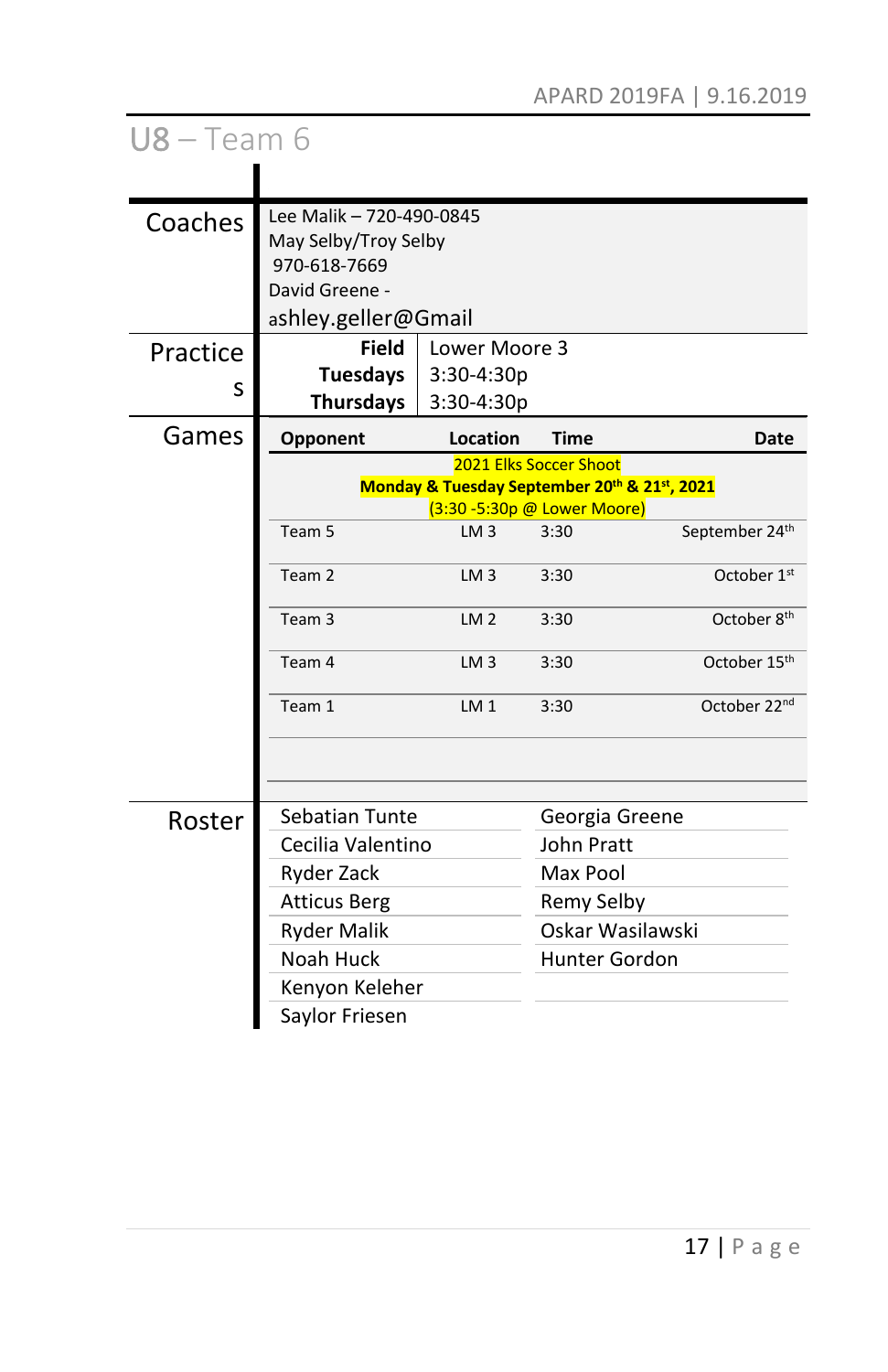| $U10 - Team 1$ |                                                                     |                                                |                                                                                                       |                         |
|----------------|---------------------------------------------------------------------|------------------------------------------------|-------------------------------------------------------------------------------------------------------|-------------------------|
|                |                                                                     |                                                |                                                                                                       |                         |
| Coaches        | Katherine Mcintosh -<br>720-987-8016<br>Kiki Everson - 970-309-0320 |                                                |                                                                                                       |                         |
| Practices      | <b>Field</b><br><b>Mondays</b><br>Wednesdays                        | Rotary 1<br>$3:30p - 4:30p$<br>$3:30p - 4:30p$ |                                                                                                       |                         |
| Games          | Opponent                                                            | Location                                       | <b>Time</b>                                                                                           | Date                    |
|                |                                                                     |                                                | 2021 Elks Soccer Shoot<br>Monday & Tuesday September 20th & 21st, 2021<br>(3:30 -5:30p @ Lower Moore) |                         |
|                | Team 2                                                              | RO <sub>1</sub>                                | 3:30                                                                                                  | September 24th          |
|                | Team 2                                                              | RO <sub>1</sub>                                | 3:30                                                                                                  | October 1 <sup>st</sup> |
|                | Team 2                                                              | RO <sub>1</sub>                                | 3:30                                                                                                  | October 8th             |
|                | Team 2                                                              | RO <sub>1</sub>                                | 3:30                                                                                                  | October 15th            |
|                | Team 2                                                              | RO <sub>1</sub>                                | 3:30                                                                                                  | October 22nd            |
|                |                                                                     |                                                |                                                                                                       |                         |
| Roster         | <b>Duke Decker</b>                                                  |                                                |                                                                                                       |                         |
|                | Molly Mandelblatt                                                   |                                                | <b>Gray Everson</b>                                                                                   |                         |
|                | Annen Weiler                                                        |                                                | Jagger Burstyn                                                                                        |                         |
|                | Hailey Ward                                                         |                                                | Teagan Kidd                                                                                           |                         |
|                | Ellis Burggraf                                                      |                                                | Kauan Silva                                                                                           |                         |
|                | Noah Crane                                                          |                                                | Parker Waller                                                                                         |                         |
|                | Kla Kohlhepp                                                        |                                                |                                                                                                       |                         |
|                | Rocco Margieka                                                      |                                                |                                                                                                       |                         |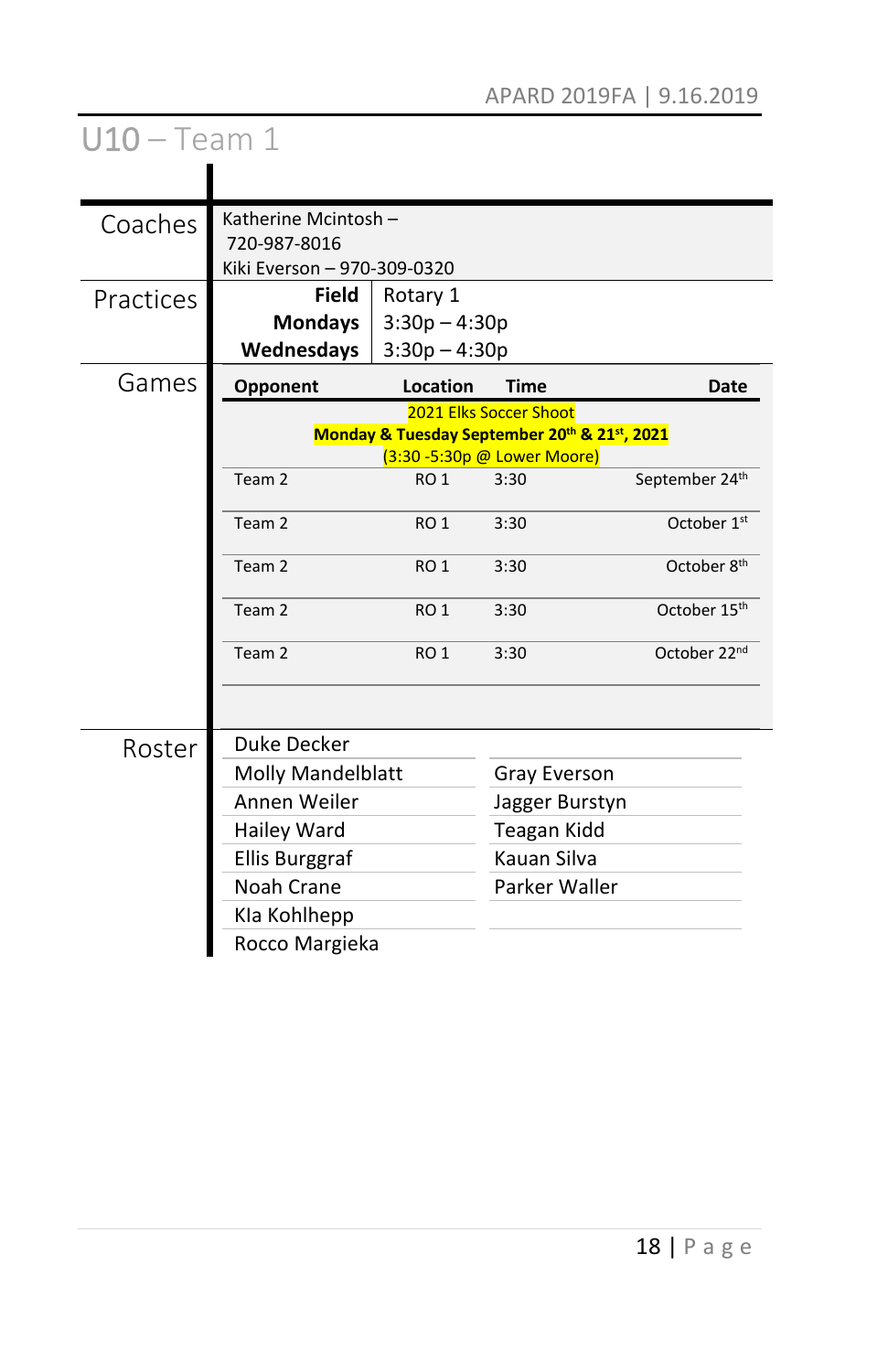| $U10 - Team 2$ |                                                                |                 |              |                                                  |                                              |  |
|----------------|----------------------------------------------------------------|-----------------|--------------|--------------------------------------------------|----------------------------------------------|--|
|                |                                                                |                 |              |                                                  |                                              |  |
| Coaches        | Christopher Palasz - 970-274-5180<br>Kelli Cupp - 970-920-3023 |                 |              |                                                  |                                              |  |
|                | Practices                                                      |                 | <b>Field</b> | Rotary 1                                         |                                              |  |
|                |                                                                | <b>Tuesdays</b> |              | $3:30p - 4:30p$                                  |                                              |  |
|                |                                                                | Thursdays       |              | $3:30p - 4:30p$<br><b>2021 Elks Soccer Shoot</b> |                                              |  |
| Games          |                                                                |                 |              | (3:30 -5:30p @ Lower Moore)                      | Monday & Tuesday September 20th & 21st, 2021 |  |
|                | Opponent                                                       | Location        |              | <b>Time</b>                                      | Date                                         |  |
|                | Team 1                                                         | RO <sub>1</sub> | 3:30         |                                                  | September 24th                               |  |
|                | Team 1                                                         | <b>RO 1</b>     | 3:30         |                                                  | October 1st                                  |  |
|                | Team 1                                                         | RO <sub>1</sub> | 3:30         |                                                  | October 8 <sup>th</sup>                      |  |
|                | Team 1                                                         | RO <sub>1</sub> | 3:30         |                                                  | October 15th                                 |  |
|                | Team 1                                                         | <b>RO 1</b>     | 3:30         |                                                  | October 22 <sup>nd</sup>                     |  |
| Roster         | Katherine issa                                                 |                 |              | <b>Avea Spears</b>                               |                                              |  |
|                | Alden Hancock                                                  |                 |              | Matteo Marolda                                   |                                              |  |
|                | Lauren Rubel                                                   |                 |              | <b>Jackson Marriott</b>                          |                                              |  |
|                | <b>Trinidad Palasz</b>                                         |                 |              | Jack Nims                                        |                                              |  |
|                | <b>Roxwell Bennett</b>                                         |                 | Augusta Berg |                                                  |                                              |  |
|                | Melora Minniti                                                 |                 |              | <b>Molly Gilmore</b>                             |                                              |  |
|                | Ember Lapenna                                                  |                 |              | Anna Taber                                       |                                              |  |
|                |                                                                |                 |              | Tessa Gray                                       |                                              |  |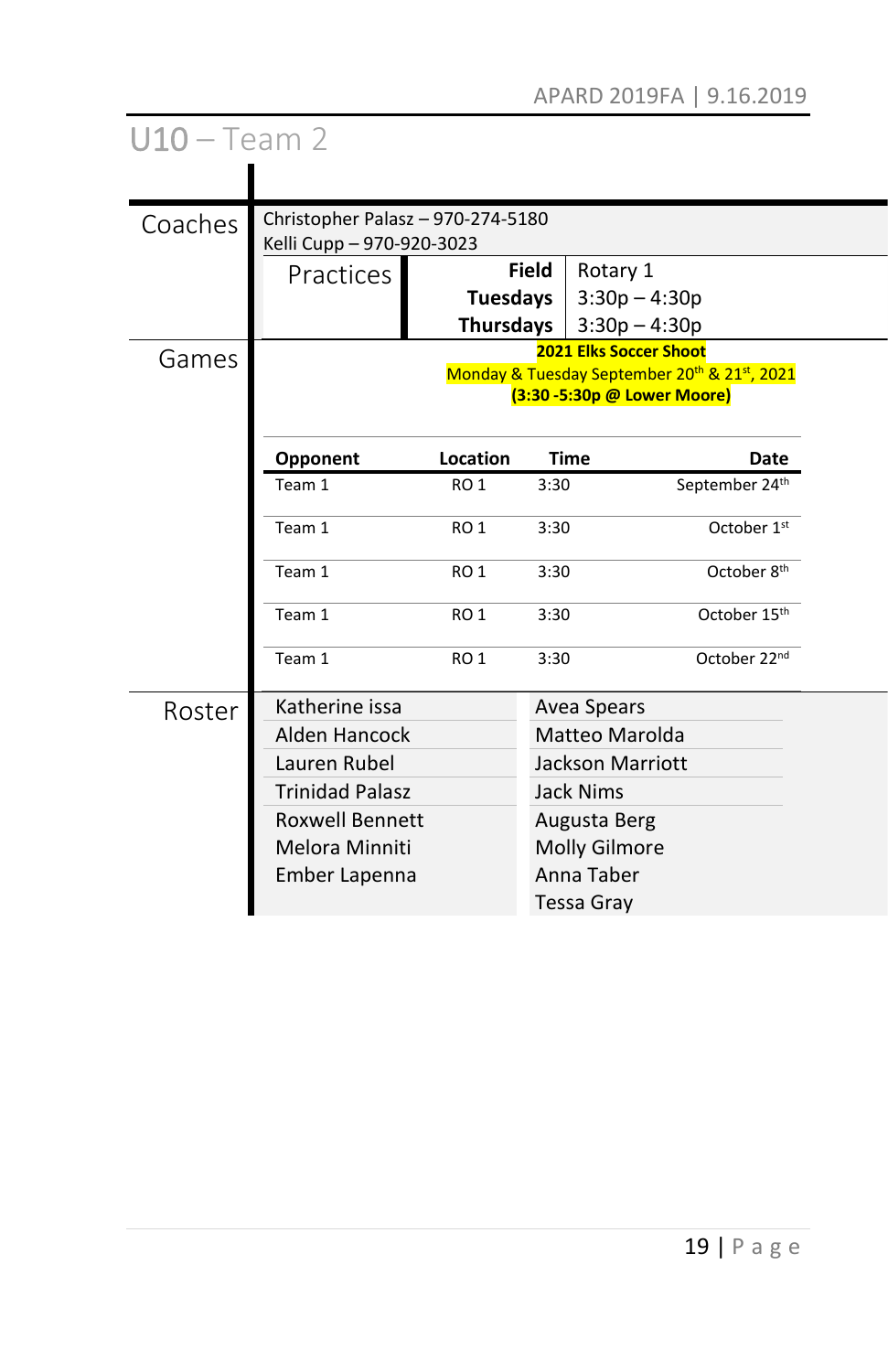# Flag Football Club

| Coaches   | Ray Marfino                |            |  |
|-----------|----------------------------|------------|--|
|           | raymarfino@yahoo.com       |            |  |
| Practices | <b>Field</b>               | Rotary 2   |  |
|           | Tuesday                    | 4:30-5:30p |  |
|           | Thursday                   | 4:30-5:30p |  |
|           | 3rd/4 <sup>th</sup> grade  |            |  |
| Roster    | <b>Michael Mandelblatt</b> |            |  |
|           | Samuel Morgan              |            |  |
|           | Carson Lowe                |            |  |
|           | Paul Kelly                 |            |  |
|           | Dashiell Schmidt           |            |  |
|           | Michael Presutti           |            |  |
|           | Win Connolly               |            |  |
|           | <b>Billy Hartsfield</b>    |            |  |
|           | Otto Marx                  |            |  |
|           | Sam Gilmore                |            |  |
|           | Ryan Gilmore               |            |  |
|           | Ryan Kadish                |            |  |
|           | Jonathan Grzyb             |            |  |
|           | Leo Ryan                   |            |  |
|           |                            |            |  |
|           | <b>Maddox Miller</b>       |            |  |
|           | Kauan Silva                |            |  |
|           | Aiden Haynie               |            |  |
|           | Matteo Marolda             |            |  |
|           |                            |            |  |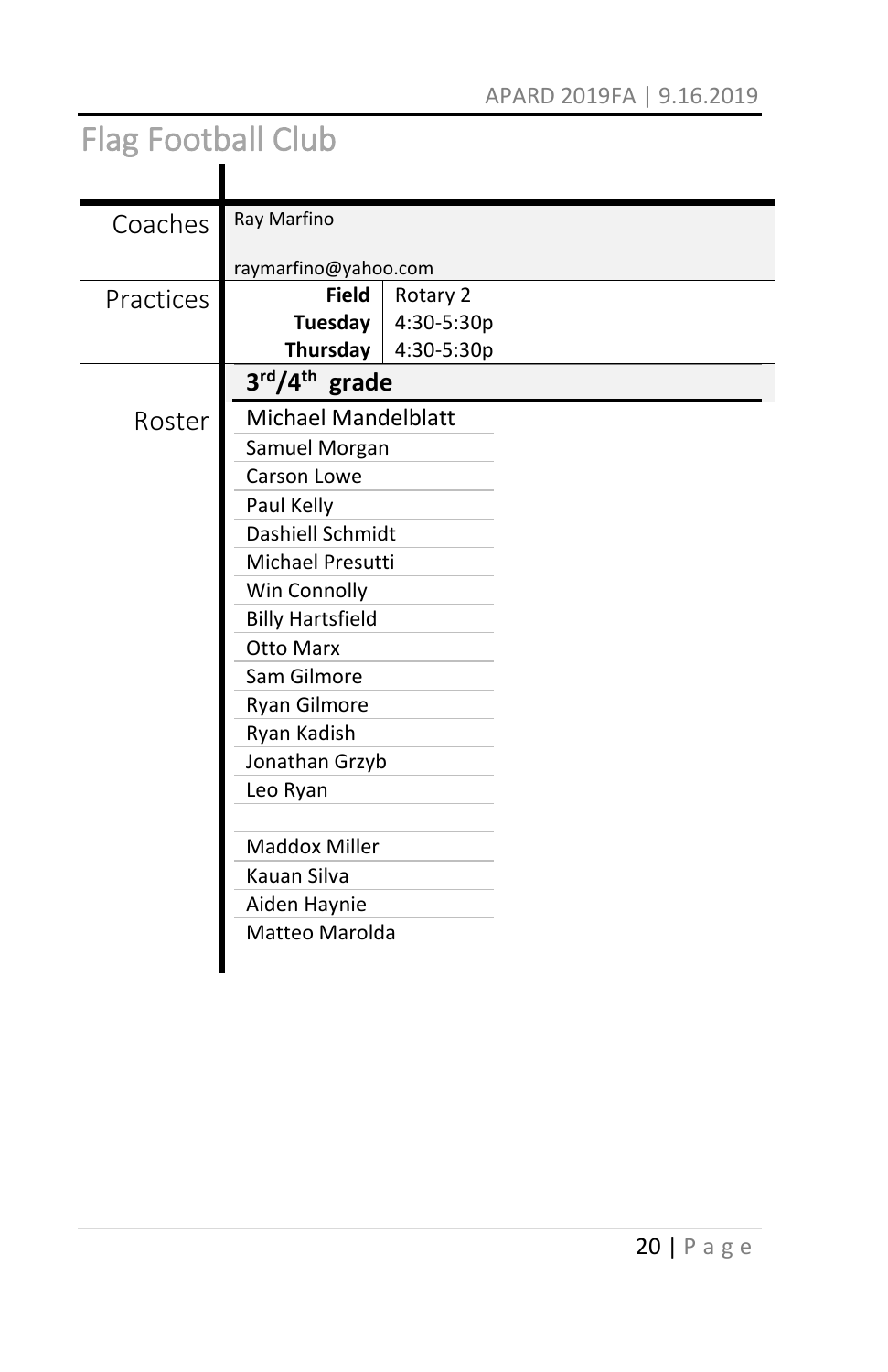# Flag Football Club

| Coaches   | Griffin Randazzo                                     |            |  |
|-----------|------------------------------------------------------|------------|--|
|           | 970-544-4209                                         |            |  |
| Practices | <b>Field</b>                                         | Rotary 2   |  |
|           | Tuesday                                              | 4:00-5:00p |  |
|           | Thursday                                             | 4:00-5:00p |  |
|           | 5 <sup>th</sup> /6 <sup>th</sup> grade               |            |  |
| Roster    | Jack Suma                                            |            |  |
|           | Jack Earnest                                         |            |  |
|           | Levi Anderson<br>Halsten DeBacker<br>Mercer Margjeka |            |  |
|           |                                                      |            |  |
|           |                                                      |            |  |
|           | <b>Holbrook Grenney</b>                              |            |  |
|           | Bode Zubrod                                          |            |  |
|           | James Connolly                                       |            |  |
|           | Myles O'donovan                                      |            |  |
|           | <b>Andrew Dube</b>                                   |            |  |
|           | Jack Haynie                                          |            |  |
|           | Hayden Clifford                                      |            |  |
|           | Henry Oster                                          |            |  |
|           | Griffin O'Donovan                                    |            |  |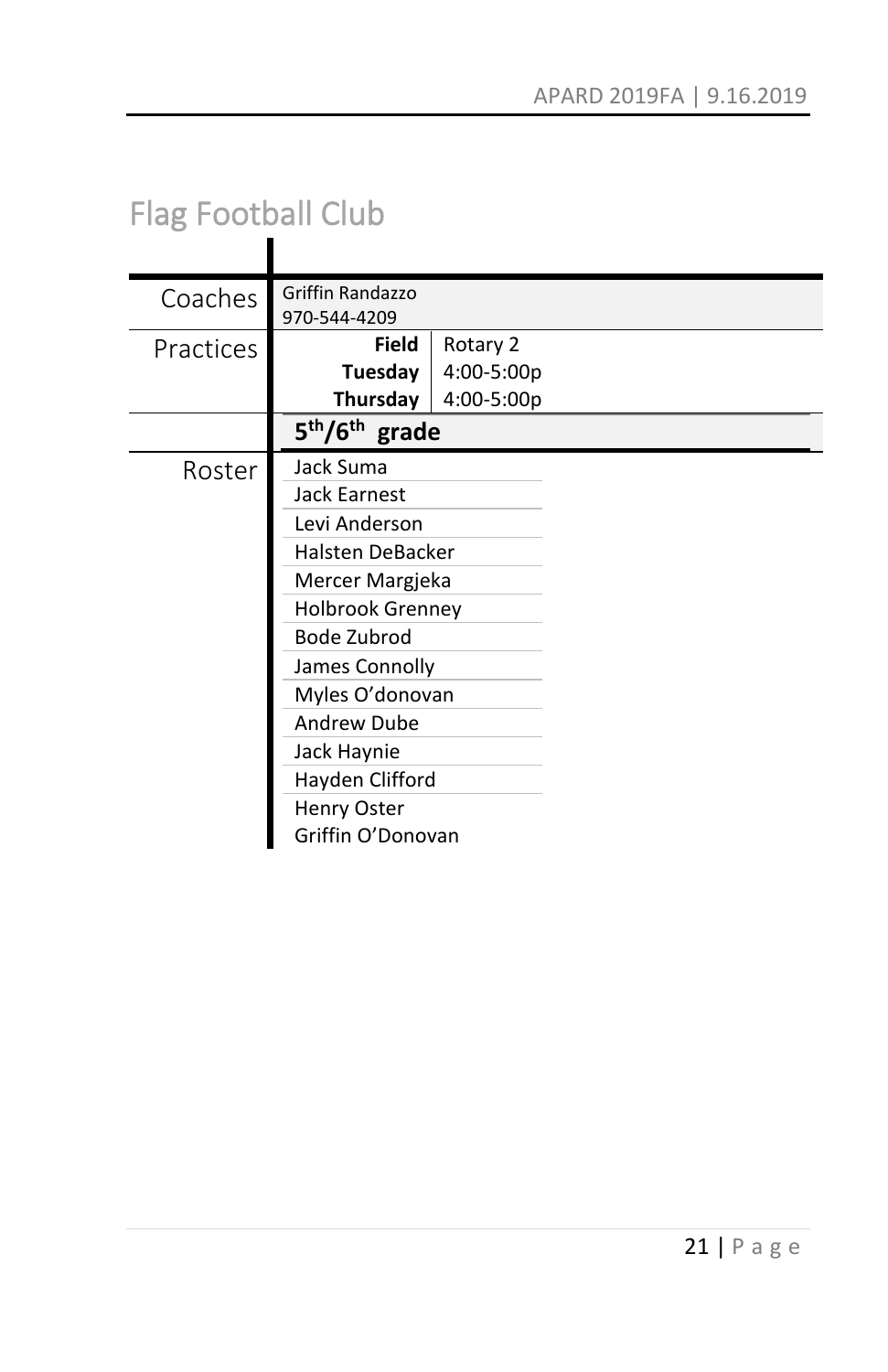## Nutrition At-a-Glance





### **Points of Emphases**

Optimal nutrition is an integral part of peak performance.

Children who consume healthy foods perform and develop *at a higher level* than those that eat foods low in nutritional value.

Eating well will **lower your risk of injury, improve muscle integrity,** and **help you maintain sufficient energy to perform!**

Replace processed sugars with fruits and organic "sweets" as much as possible!

#### (ORANGE SLICES @ HALFTIME!)

Proper, balanced **nutrition**, **rest**, and **hydration** impact your **physical**, **mental**, and **emotional health**!



#### Intake  $\rightarrow$  Performance



**Note: Water is always the recommended beverage over sports/energy drinks**

22 | P a g e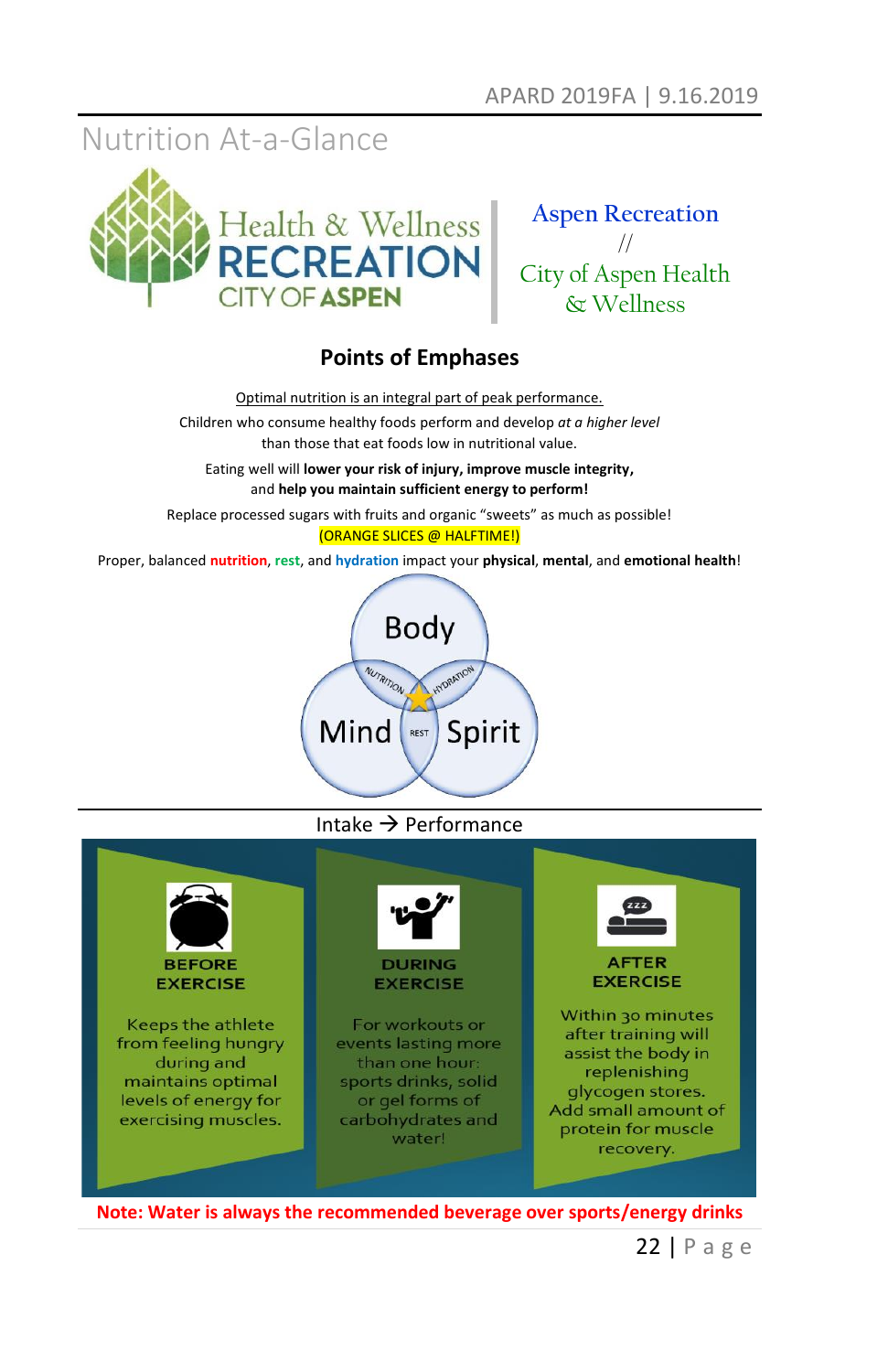# Nutrition At-a-Glance

| <b>Carbohydrates</b>       | Carbohydrates provide athletes with an excellent source of<br>fuel. Good sources of carbohydrates include fruits,<br>vegetables, and whole grains.<br>Sugary carbs such as candy bars or sodas are not<br>appropriate for athletes. They do not contain any nutrients<br>your body needs. In addition, eating candy bars or other<br>sugary snacks just before practice or competition can give<br>athletes a quick burst of energy and then leave them to<br>"crash" or run out of energy before they've finished working<br>out.                                                                                                                                                               |
|----------------------------|--------------------------------------------------------------------------------------------------------------------------------------------------------------------------------------------------------------------------------------------------------------------------------------------------------------------------------------------------------------------------------------------------------------------------------------------------------------------------------------------------------------------------------------------------------------------------------------------------------------------------------------------------------------------------------------------------|
| <b>Proteins</b>            | Athletes may need more protein than less-active teens, but<br>most teen athletes get plenty of protein through regular<br>eating. It's a myth that athletes need a huge daily intake of<br>protein to build large, strong muscles. Muscle growth comes<br>from regular training and hard work. And taking in too much<br>protein can actually harm the body, causing dehydration,<br>calcium loss, and even kidney problems.<br><b>Good sources of protein</b> are fish, lean meats and poultry,<br>beans, legumes, eggs, nuts, soy, and nut butters. Most<br>vegetable proteins are incomplete, however by combining<br>different sources, vegetarians and vegans can get complete<br>proteins. |
| <b>Hydration</b>           | Sufficient fluid is necessary to maintain energy levels.<br>Approx 60% of body weight is water.<br>When you sweat during exercise, it's easy to become<br>overheated, headachy, and worn out — especially in hot or<br>humid weather. Even mild dehydration can affect an<br>athlete's physical and mental performance. Especially with<br>youth athletes.<br>Help your child develop the healthy habit of proper,<br>consistent hydration by always travelling with a jug of water,<br>and looking after a reusable water bottle!                                                                                                                                                               |
| <b>Rest &amp; Recovery</b> | Minimize screen time!<br>Blue-Hued light from Phone, Tablet, Television or Computer screens<br>trick the brain into keeping itself awake! Minimize screen time after<br>dark and at least one hour before sleep.<br>Adolescents should average 9.5 hours of sleep per night.<br>Kids need more sleep than adults! Remind your children that the body<br>grows when the brain sleeps!<br>Stretching is a habit!<br>Teach your children to enjoy the feeling of stretching your back and<br>legs on a regular basis (whether watching TV or reading a book, the<br>effort is minimal and can greatly reduce risk of injury in athletics!<br>Start every day with a glass of water!                 |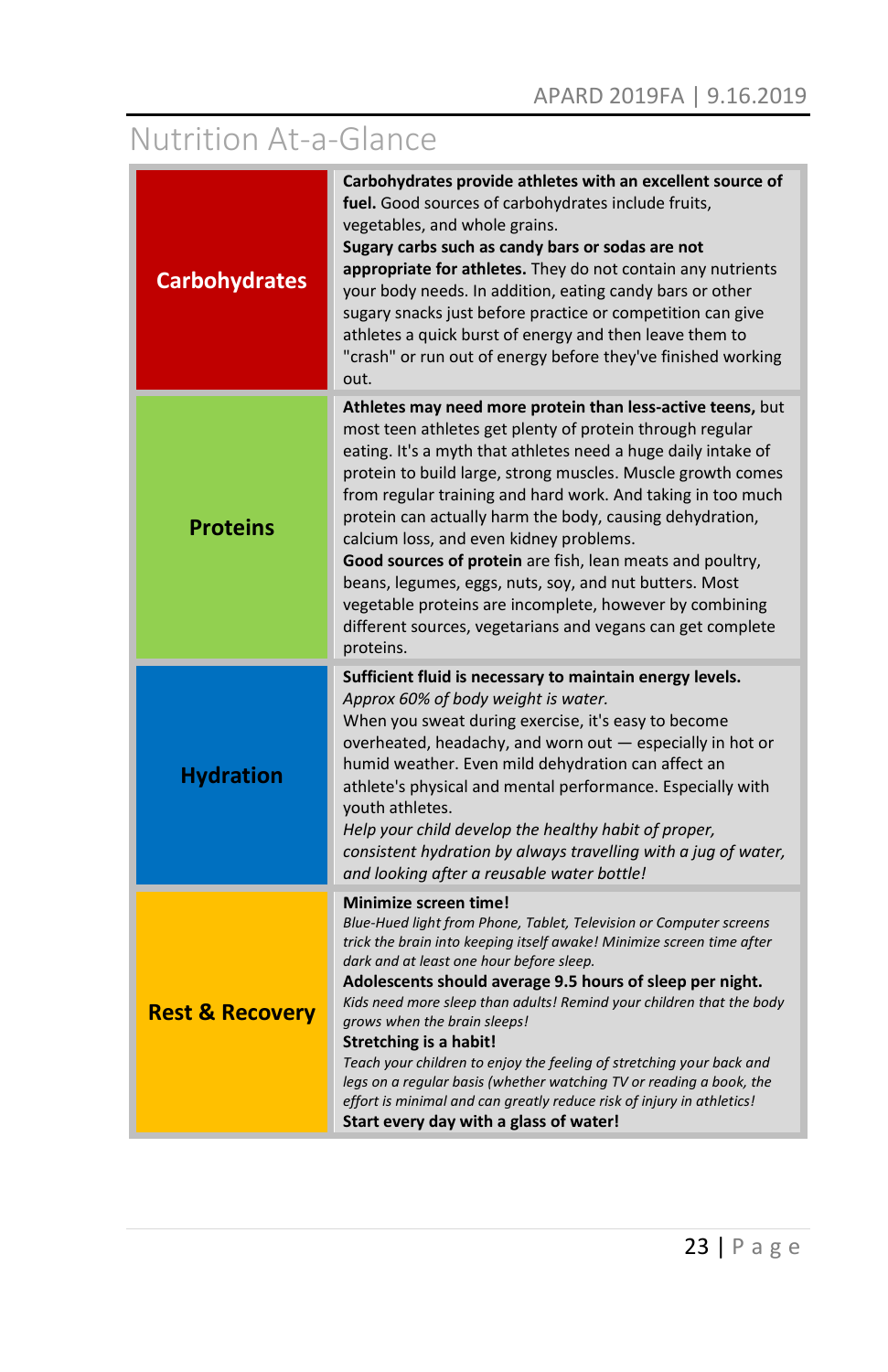### TIPS TO EFFECTIVE PARENTING IN YOUTH ATHLETICS

#### **1) Remember that winning isn't important.**

a) There are many aspects of youth sports that are far more important than your child's team winning the basketball game. If you hold yourself to that expectation, your child will notice.

#### **2) Focus on your child's enjoyment.**

a) It's better for a child to play on a weak team that emphasizes enjoyment, development, and allows the players to develop a passion for the sport, than a winning team that over-stresses commitment, intensity, and defeating opponents.

#### **3) Let the coach do the coaching**

- a) … And never undermine coaching decisions.
	- i) Respect the ROLES of youth athletics, and the boundaries between them. When a child is being coached from two different directions, they are placed in the position of being forced to choose who they're going to listen to and who they'll 'disappoint'. This is a pressure no child should have to endure in youth sports.
	- ii) If you can coach, please volunteer to coach a team at the beginning of the season. If you cannot commit to the team for an entire season, please focus on encouraging from the sidelines, and helping develop the fundamentals at home. Encourage teamwork; both individual and collective growth.

#### **4) Don't be afraid to raise issues with the coach.**

- a) Too often parents will refuse to ask to meet the coach and discuss a problem they have. Instead, they choose to share the problem with other spectators or players. This only exasperates the issue.
- b) If you ever have an issue, ask to set up a meeting with the coach and find a private location to ask your questions and discuss solutions. If your questions is approached respectfully and the right way, all good coaches will be happy to answer and discuss. Keep in mind that you must be willing to receive an answer you might not want to hear.
- c) Volunteer coaches are instructed to be receptive to parent/spectator feedback while enforcing healthy boundaries; i) The 24-Hour Rule: After games, allow yourself 24 hours before approaching to coach to discuss issues or questions about
	- the game. Emotions run high after the buzzer sounds let both parties cool-off and reflect before discussing. ii) Feedback should never occur during practice or during games. Never allow a parent/spectator-coach interaction distract from a situation where the kids' participation should be the primary focus.

#### **5) Allow your child to be coached.**

a) Trust the coach to do their job; sometimes expectations have to be upheld and players must be held accountable. We recognize the value of "tough love" while stressing the importance of tone and delivery method; coaches shouldn't yell, demean, or blame the players, ever. But when rules or expectations need to be enforced, healthy discipline is undeniably beneficial developmentally.

#### **6) Display good body language at games.**

- a) Your child will **always** know exactly where you are in the gym during games and practices. They will look at you often, and you can never know when.
- b) Your body language displays your emotions and if yours is visibly negative, your child will notice and may misguidedly attest it to their performance.
- c) If you ever catch your child looking your way, make sure you smile and wave, showing them you've enjoying being there. **7) Know your role at the game & Don't stand out from the crowd.**

"It amazes me that spectators want to coach, coaches want to officiate, and officials just want to watch the game."

#### a) The Four Main ROLES:

- i) Player they play the game
- ii) Coach they coach the game
- iii) Referee they referee the game
- iv) Spectator they watch the game
	- (1) Any time a role is handing the duties of another, something is wrong.

#### **8) Treat your child the same after a win or a loss.**

a) Don't let the outcome of the game determine the way you interact on the car ride home. Remain positive, especially if they are down or upset. Your support for them is not contingent on the outcome of the game or their performance.

#### **9) Don't focus on "skill" stats, focus on "hustle" and "teamwork" stats.**

a) Points are hard to score. Highlights are simple and spread apart. Don't inflate the value of points scored, steals made, or assists thrown. Recognize them for helping their teammates up, setting good screens, boxing out for rebounds, dribbling and shooting with proper technique. What are your 'hustle' stats? Reward hard-work, not results! That's not the focus at this age.

#### **10) Never yell at the referees.**

a) We don't expect our players to make 100% of their shots, so how can we expect referees to make the right call 100% of the time?

- Lou Holtz